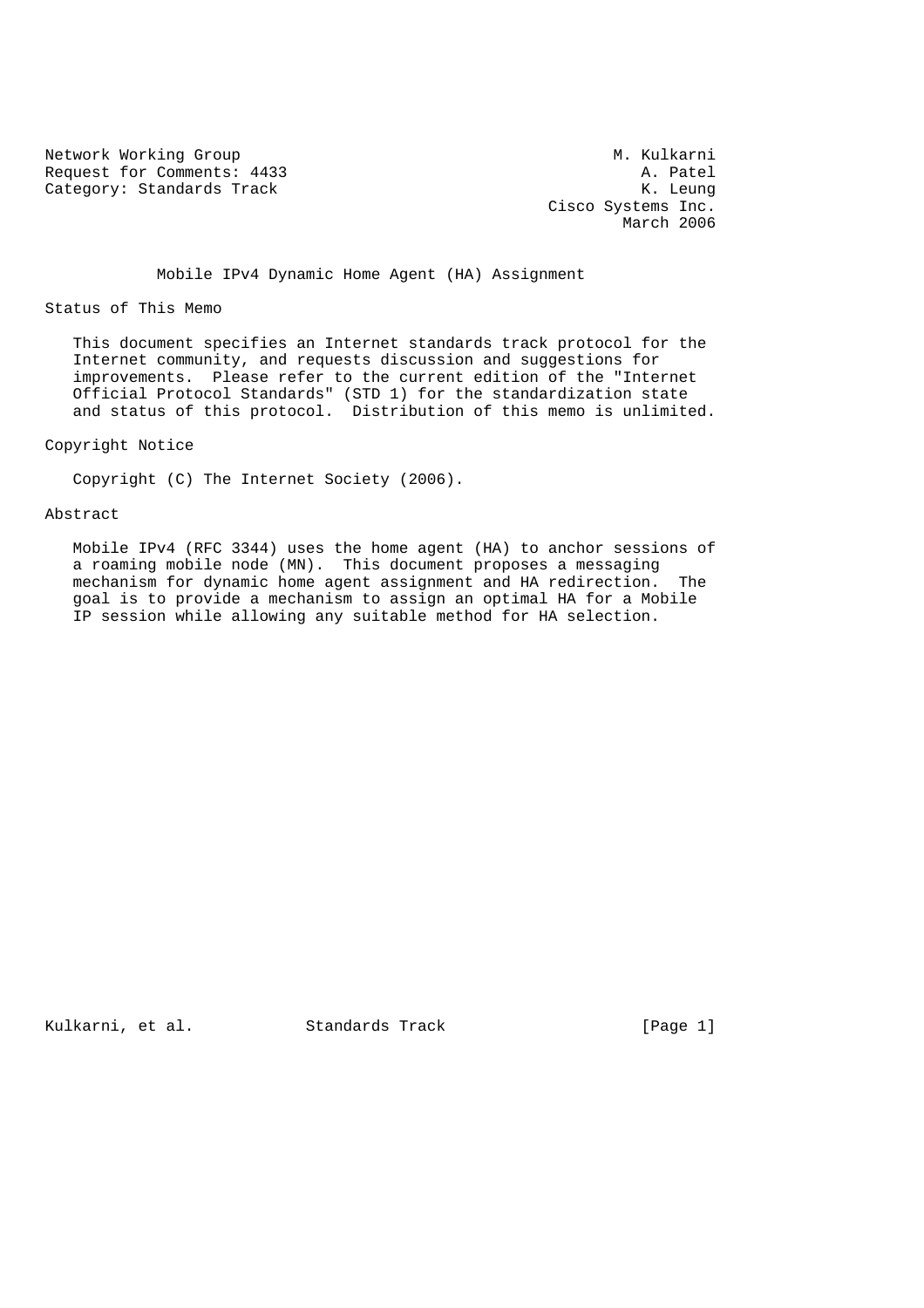# Table of Contents

| $\mathbf{1}$                                                   |
|----------------------------------------------------------------|
|                                                                |
|                                                                |
|                                                                |
| 3.2. Dynamic Home Agent Discovery in Mobile IPv4 5             |
|                                                                |
|                                                                |
|                                                                |
|                                                                |
| 4. Messaging Mechanism for Dynamic HA Assignment/Redirection 7 |
| 4.1. Messaging for Dynamic HA Assignment 7                     |
| 4.1.1. Example with Message Flow Diagram  8                    |
|                                                                |
| 4.2.1. Example with Message Flow Diagram 12                    |
|                                                                |
| 5.1. Mobile Node Considerations 14                             |
|                                                                |
|                                                                |
| 5.1.3. Refreshing Assigned HA Address on Mobile Node 16        |
|                                                                |
| 5.3. Home Agent Considerations 17                              |
| 5.3.1. Assigned Home Agent Considerations 17                   |
|                                                                |
|                                                                |
| 8.                                                             |
|                                                                |
| 10. Backward-Compatibility Considerations 21                   |
|                                                                |
|                                                                |

Kulkarni, et al. Standards Track [Page 2]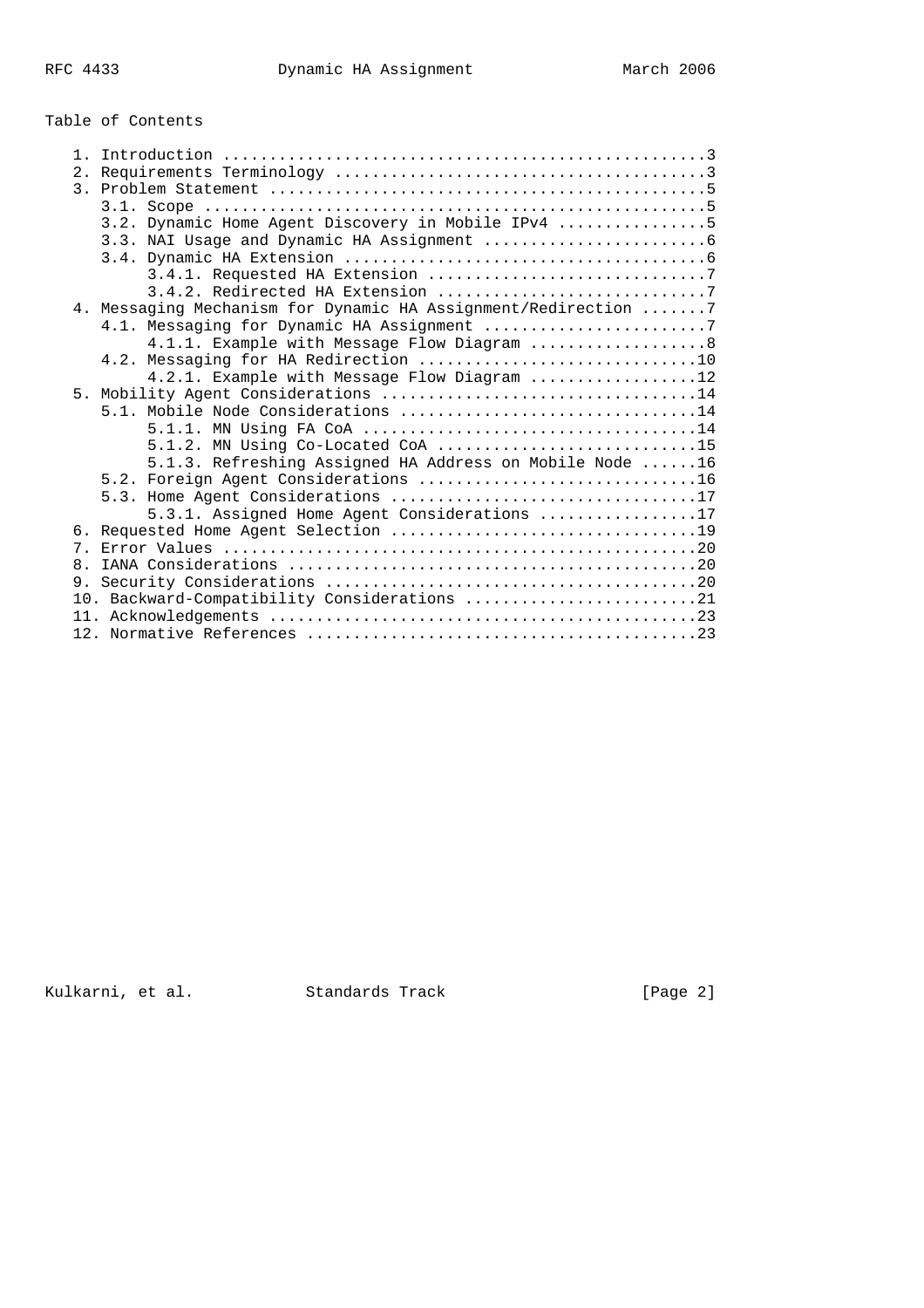# 1. Introduction

 This document adds to the Mobile IP protocol [1], by proposing a messaging mechanism for dynamic home agent assignment and home agent redirection during initial registration. The goal is to assign an optimal HA for a Mobile IP session. The mobile node MUST use the Network Access Identifier (NAI) extension [2] when requesting a dynamically assigned HA.

 The MN requests a dynamically assigned HA by setting the HA field in the initial Registration Request to ALL-ZERO-ONE-ADDR (defined in Section 2). If the request is accepted, the HA sends a successful Registration Reply containing the HA's own address. The requested HA can suggest an alternate HA and if so, the Registration Reply is rejected with a new error code REDIRECT-HA-REQ and the alternate HA address is specified in a new extension (Redirected HA Extension).

 This document also defines a new Requested HA Extension for use in Registration Requests when the HA field is set to ALL-ZERO-ONE-ADDR. The Requested HA address is a hint to the network about the MN's preferred HA.

 The messaging mechanism is defined in this document so that the MN can request and receive a dynamic HA address in Mobile IP messages. However, the mechanism by which the network selects an HA for assignment to the MN is outside the scope of this document. For example, the selection may be made by any network node that receives the Registration Request (or information about the Registration Request), such as a Foreign Agent, AAA server, or home agent. The node that selects the HA may select one based on a number of criteria, including but not limited to HA load-balancing, geographical proximity, administrative policy, etc.

2. Requirements Terminology

 The key words "MUST", "MUST NOT", "REQUIRED", "SHALL", "SHALL NOT", "SHOULD", "SHOULD NOT", "RECOMMENDED", "MAY", and "OPTIONAL" in this document are to be interpreted as described in RFC 2119 [6].

 The Mobile-IP-related terminology described in RFC 3344 [1] is used in this document. In addition, the following terms are used:

 ALL-ZERO-ONE-ADDR: IP address 0.0.0.0 or 255.255.255.255. An address of 255.255.255.255 indicates a preference for an HA in the home domain. An address of 0.0.0.0 indicates no preference for home vs. visited domain.

Kulkarni, et al. Standards Track [Page 3]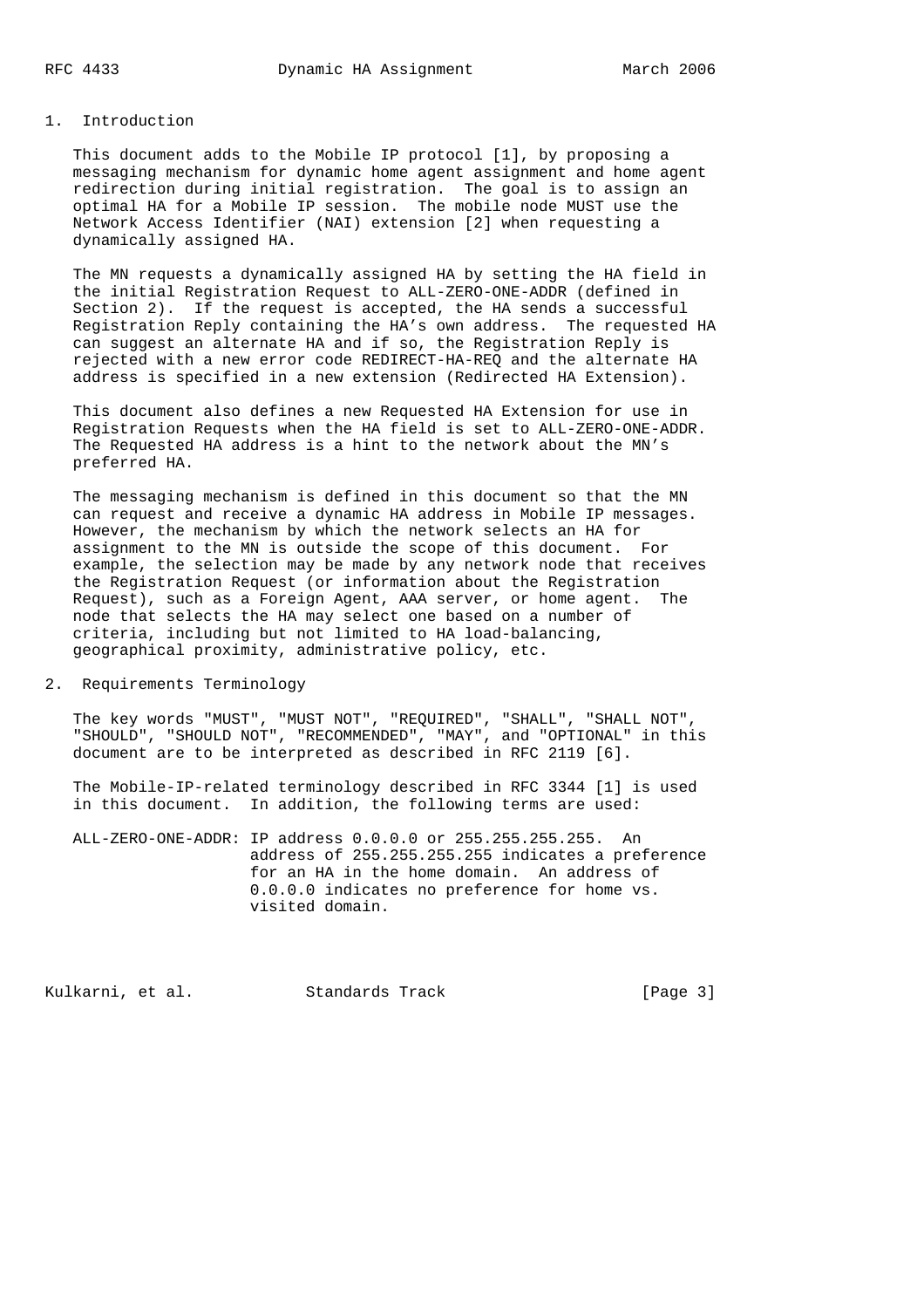| Requested HA: |                | Destination IP address of home agent that the<br>Registration Request is sent to. Must be a<br>unicast IP address. This address can be<br>obtained as described in Section 6. |  |  |
|---------------|----------------|-------------------------------------------------------------------------------------------------------------------------------------------------------------------------------|--|--|
|               |                | Note that this specification defines a new<br>"Requested HA Extension" in Section 3.4, which<br>is different from the term "Requested HA".                                    |  |  |
|               | Assigned HA:   | The HA that accepts an MN's Registration Request<br>and returns a successful Registration Reply.                                                                              |  |  |
|               | Redirected HA: | If the registration is rejected with error code<br>REDIRECT-HA-REQ, the HA being referred to is<br>specified in a new extension (Redirected HA<br>Extension).                 |  |  |
|               | AAA server:    | Authentication, Authorization, and Accounting<br>Server.                                                                                                                      |  |  |
|               | DNS:           | Domain Name System.                                                                                                                                                           |  |  |
|               | DHCP:          | Dynamic Host Configuration Protocol.                                                                                                                                          |  |  |
|               | MN:            | Mobile node as defined in Mobile IPv4 [1].                                                                                                                                    |  |  |
|               | HA:            | Home agent as defined in Mobile IPv4 [1].                                                                                                                                     |  |  |
|               | FA:            | Foreign Agent as defined in Mobile IPv4 [1].                                                                                                                                  |  |  |
|               | CoA:           | Care-of Address.                                                                                                                                                              |  |  |
|               | CCoA:          | Co-located Care-of Address.                                                                                                                                                   |  |  |
|               | MN HoA:        | Mobile node's home address.                                                                                                                                                   |  |  |
|               | NAI:           | Network Access Identifier [2].                                                                                                                                                |  |  |
|               | Src IP:        | Source IP address of the packet.                                                                                                                                              |  |  |
|               | Dest IP:       | Destination IP address of the packet.                                                                                                                                         |  |  |
|               | RRO:           | Registration Request.                                                                                                                                                         |  |  |

RFC 4433 **Dynamic HA Assignment** March 2006

Kulkarni, et al. Standards Track [Page 4]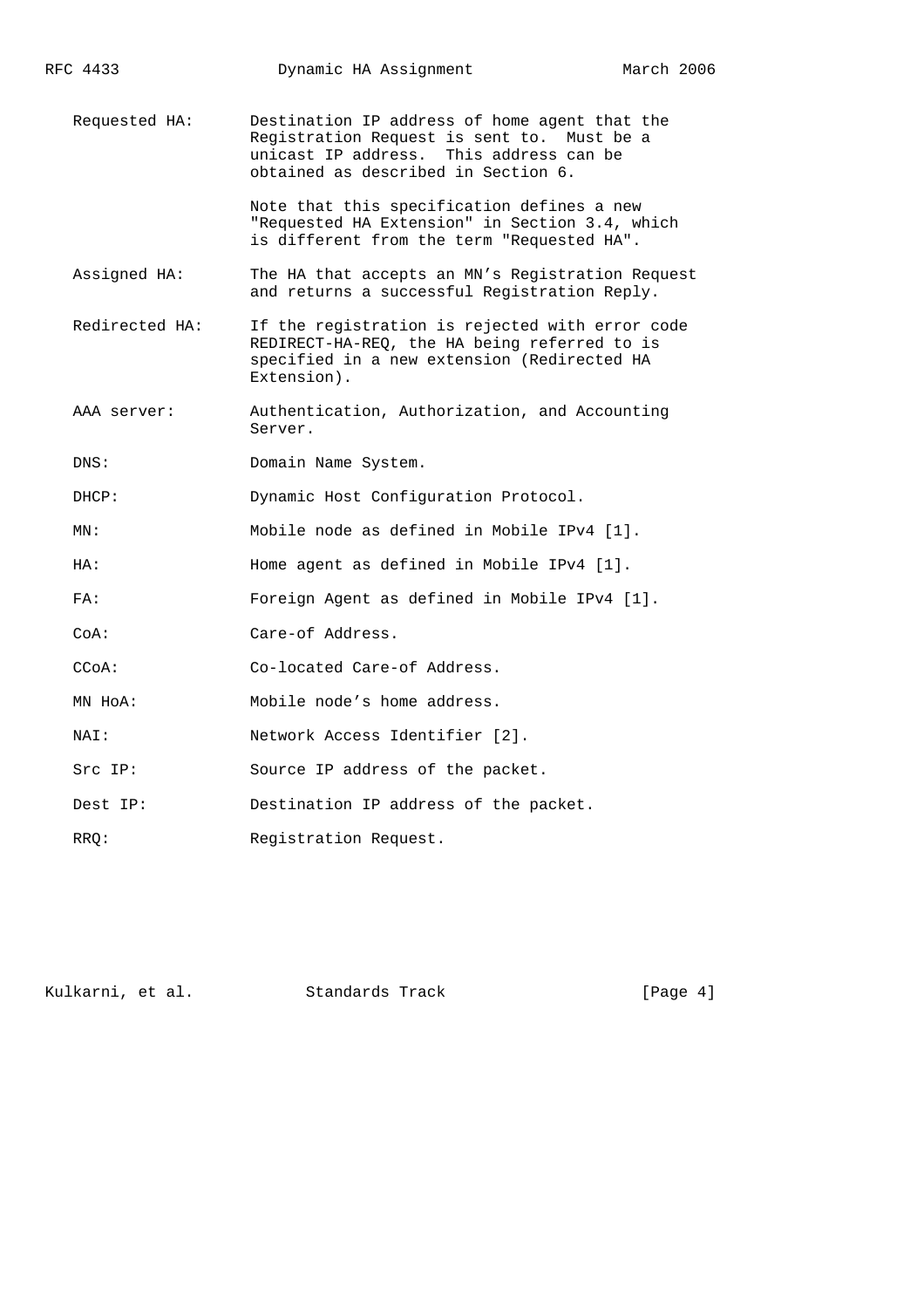#### 3. Problem Statement

 The Mobile IPv4 NAI Extension for IPv4 [2] introduced the concept of identifying an MN by the NAI and enabling dynamic home address assignment. When the home address is dynamically assigned, it is desirable to discover the home agent dynamically or inform the MN about an optimal HA to use for a multitude of reasons, such as:

- If the distance between the visited network and the home network of the mobile node is large, the signaling delay for these registrations may be long. In such a case, the MN will be anchored to its distant home agent, resulting in tunneled traffic traveling a long distance between home agent and the mobile node. When a Mobile IP session initiates, if the mobile node can be assigned a home agent that is close to the mobile node it can drastically reduce the latency between the home agent and mobile node.
- In a large-scale Mobile IP deployment, it is cumbersome to provision MNs with multiple HA addresses.
- It is desirable to achieve some form of load balancing between multiple HAs in the network. Dynamic HA assignment and/or HA redirection lets the network select the optimal HA from among a set of HAs and thus achieve load balancing among a group of HAs.
	- Local administrative policies.

# 3.1. Scope

 This specification does not address the problem of distributing a security association between the MN and HA, and it can either be statically preconfigured or dynamically distributed using other mechanisms [7].

 The document introduces the terms Requested/Assigned/Redirected HA (Section 6). The discovery of candidate HA addresses for insertion into the Redirected HA Extension can be accomplished through various means that are network and/or deployment specific and hence are outside the scope of this specification.

 The MN MAY request dynamic HA assignment when it is not aware of any HA address and even when it is aware of at least one HA address.

3.2. Dynamic Home Agent Discovery in Mobile IPv4

 Mobile IPv4 [1] specifies the mechanism for discovering the mobile node's home agent using subnet-directed broadcast IP address in the home agent field of the Registration Request. This mechanism was

Kulkarni, et al. Standards Track [Page 5]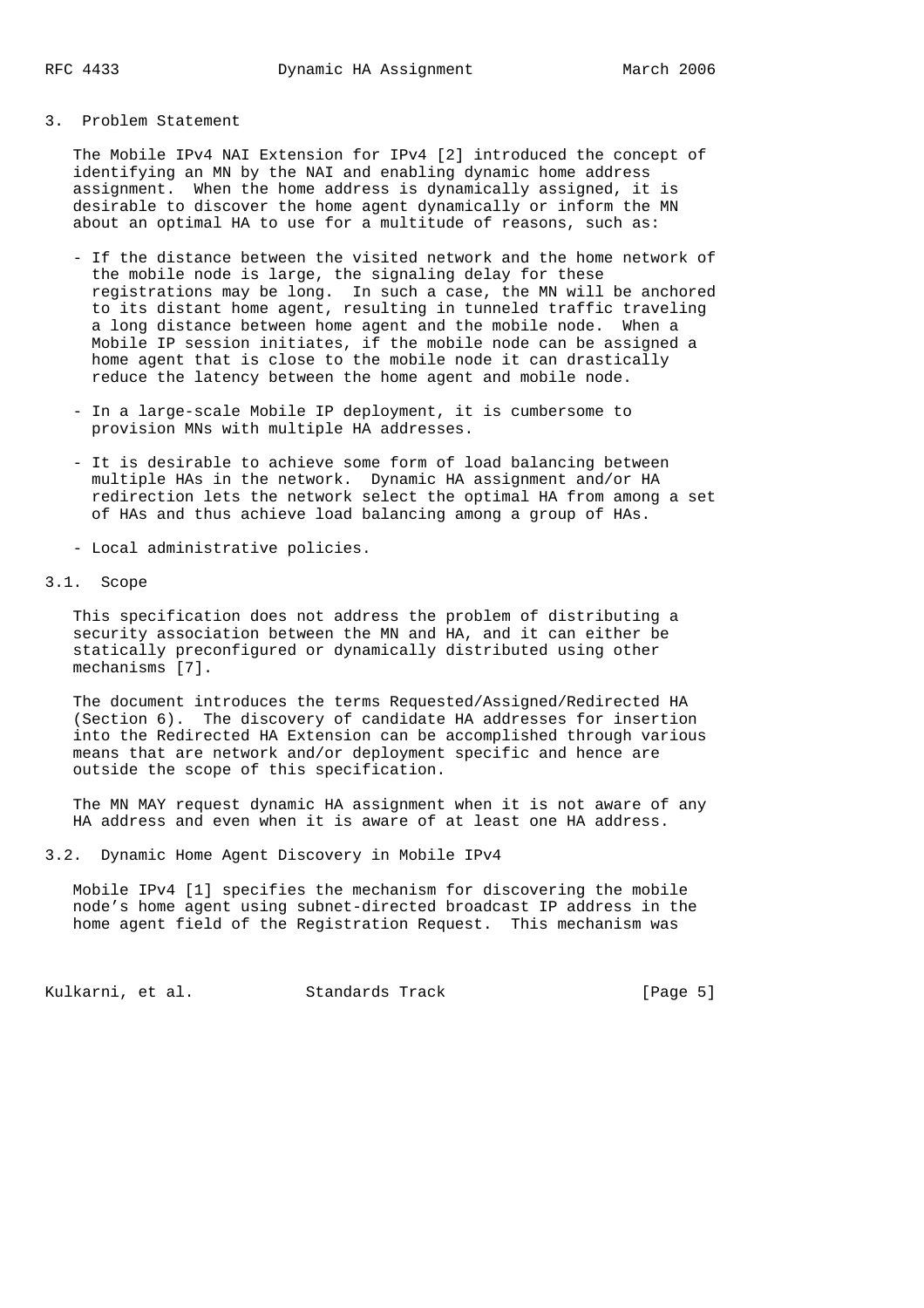designed for mobile nodes with a static home address and subnet prefix, anchored on fixed home network. However, using subnet directed broadcast as the destination IP address of the Registration Request, it is unlikely that the Registration Request will reach the home subnet because routers will drop these packets by default. See CERT Advisory CA-1998-01 Smurf IP Denial-of-Service Attacks [3].

# 3.3. NAI Usage and Dynamic HA Assignment

 The Mobile IPv4 NAI Extension for IPv4 [2] introduced the concept of identifying an MN by the NAI and enabling dynamic home address assignment. This document requires that while using dynamic HA assignment, MN MUST use the NAI and obtain a home address. MN can still suggest a static home address in the Registration Request, but must take the address in the Registration Reply as the home address for the session. This is compatible with the procedures documented in the NAI specification [2].

### 3.4. Dynamic HA Extension

 The Dynamic HA Extension, shown in Figure 1, contains the address of the HA. This is a generic extension and can be used in Registration Request and Reply messages. It is a skippable extension.

| 0                                          |                                                                                                            |  |  |  |  |
|--------------------------------------------|------------------------------------------------------------------------------------------------------------|--|--|--|--|
|                                            | 1 2 3 4 5 6 7 8 9 0 1 2 3 4 5 6 7 8 9 0 1 2 3 4 5 6 7 8 9 0 1                                              |  |  |  |  |
| Type                                       | Subtype<br>Length                                                                                          |  |  |  |  |
|                                            | HA-Address                                                                                                 |  |  |  |  |
|                                            |                                                                                                            |  |  |  |  |
| Figure 1: The Dynamic HA Address Extension |                                                                                                            |  |  |  |  |
| Type                                       | DYNAMIC-HA-ADDRESS (skippable) 139 is the type,<br>which specifies the dynamic HA address.                 |  |  |  |  |
| Subtype                                    | Defines the use of this extension as:<br>subtype 1 = Requested HA Extension<br>2 = Redirected HA Extension |  |  |  |  |
| Length                                     | Indicates the length of the extension not                                                                  |  |  |  |  |

 including the type, subtype, and length fields. Length is always 4 bytes.

HA-Address Address of the home agent.

Kulkarni, et al. Standards Track [Page 6]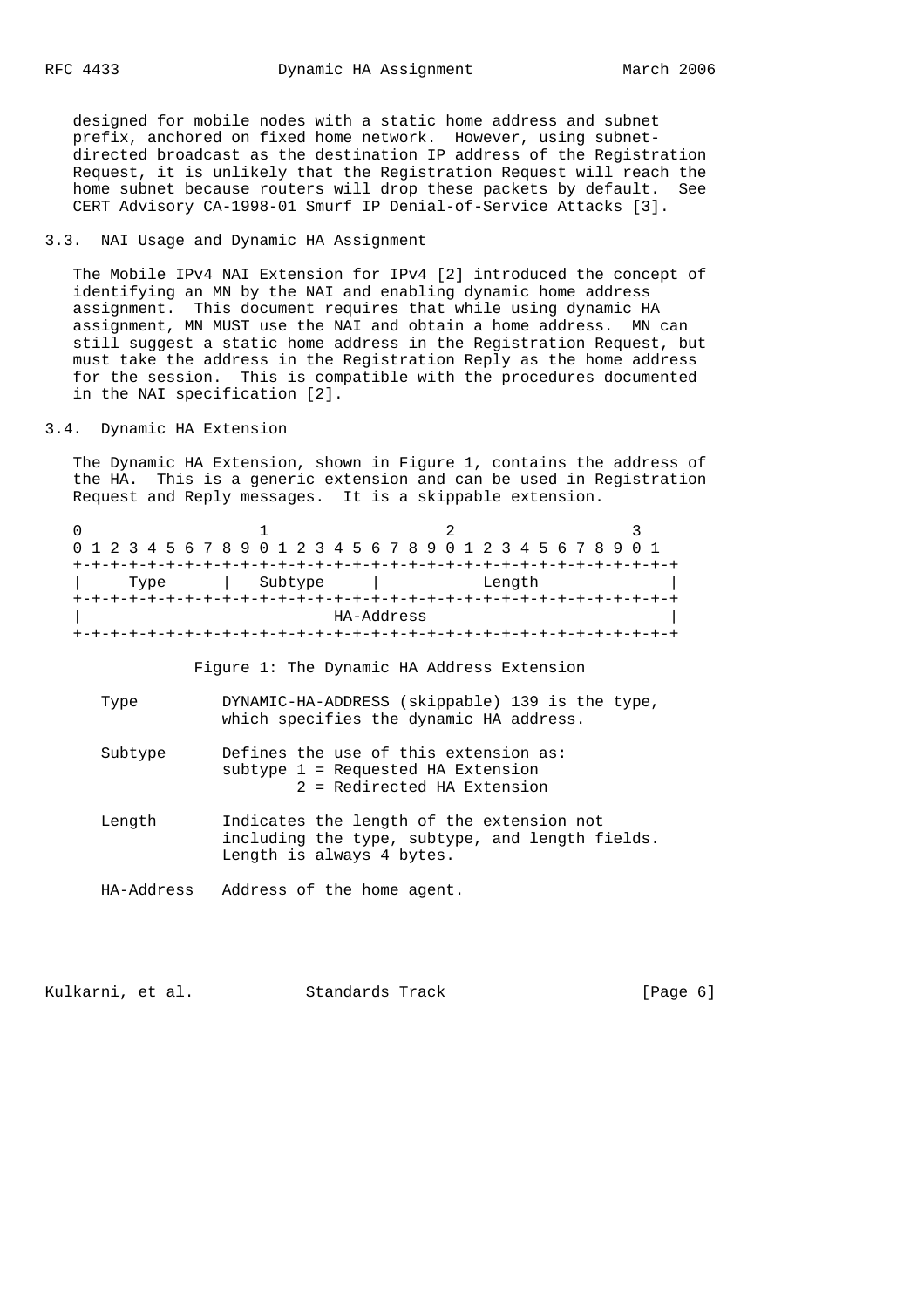### 3.4.1. Requested HA Extension

The Requested HA Extension is a Dynamic HA Extension of subtype 1.

 The MN may include the Requested HA Extension in the Registration Request as a hint to the network where it wishes to be anchored.

 This extension contains the address of the HA. A valid unicast IP address MUST be used as HA address in this extension.

 In absence of an FA, the Registration Request is forwarded to this HA. In presence of an FA, the FA MUST forward the Registration Request to the HA address in this extension.

### 3.4.2. Redirected HA Extension

The Redirected HA Extension is a Dynamic HA Extension of subtype 2.

 The Redirected HA Extension contains the address of the HA where the MN should attempt the next registration. The HA receiving a Registration Request can suggest an alternate HA and, if so, the Registration Reply is sent with a new error code REDIRECT-HA-REQ and the alternate HA address is specified in this extension.

 The Redirected HA Extension MUST be included in Registration Reply when the reply code is REDIRECT-HA-REQ.

4. Messaging Mechanism for Dynamic HA Assignment/Redirection

 This specification presents two alternatives for home agent assignment:

- (a) Dynamic HA assignment (described in Section 4.1) and (b) HA redirection (described in Section 4.2).
- 4.1. Messaging for Dynamic HA Assignment

 The following sequence of events occurs when the MN requests dynamic home agent assignment:

 1. The MN sets the Home Agent address field in the Registration Request to ALL-ZERO-ONE-ADDR. If the MN is aware of a desired HA address, it can add that address in the Requested HA Extension in the Registration Request. If the HA does not support the Requested HA Extension, see step 2 below.

Kulkarni, et al. Standards Track [Page 7]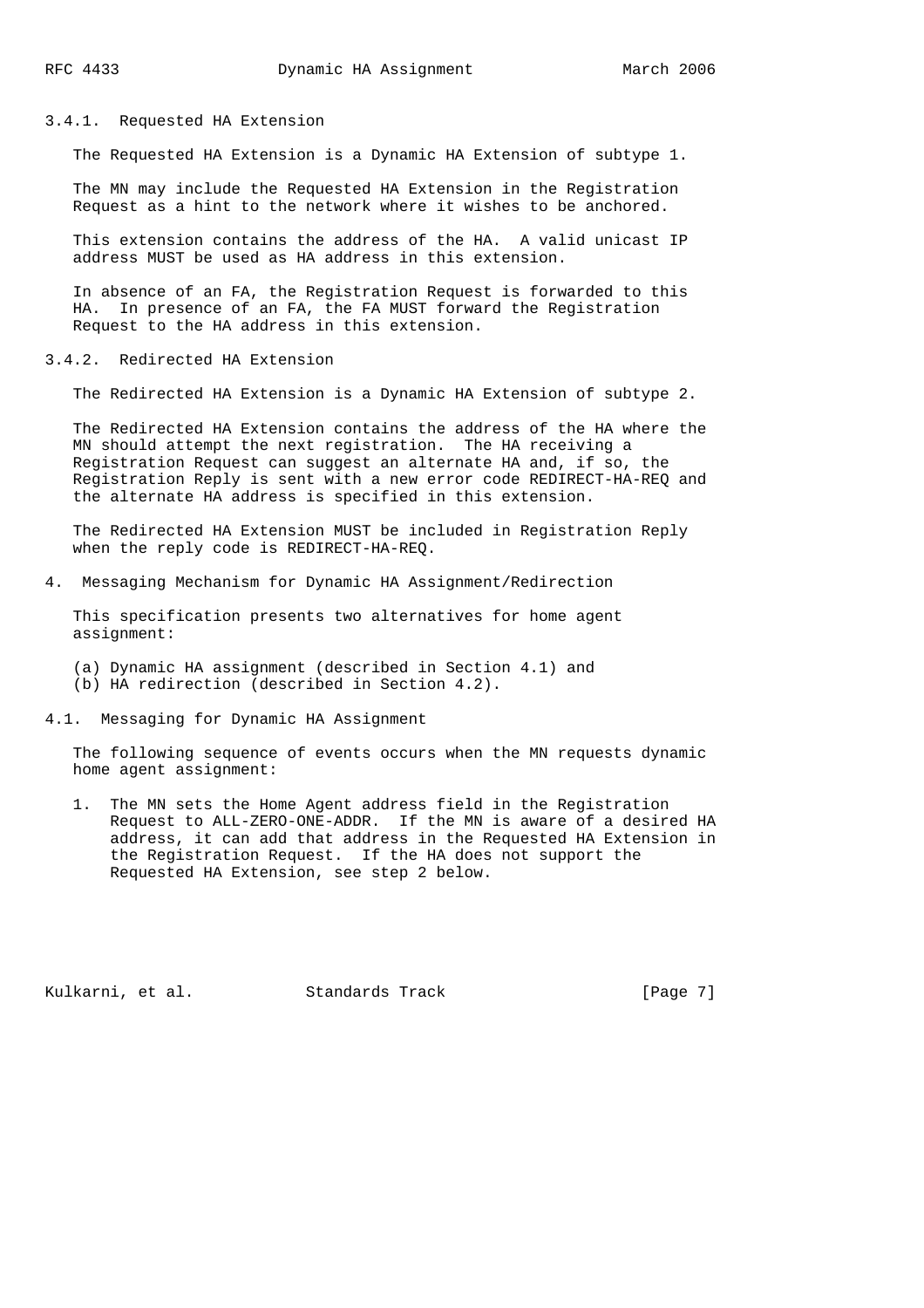2. This step is applicable, in lieu of step 1, for an MN that is aware of the HA address and desires dynamic HA assignment. Also, the MN follows this (when aware of a HA address) when it discovers a legacy FA in the path or if the known HA does not support the Requested HA Extension (see Section 10).

 The MN sets the Home Agent address field in the Registration Request to the HA address (instead of setting it to ALL-ZERO- ONE-ADDR). The MN also adds the same HA address in the Requested HA Extension in the Registration Request.

 3. The MN (if using co-located CoA and registering directly with the HA) or the FA (if the MN is registering via the FA) sends the Registration Request to the "Requested HA". If the Requested HA Extension is present, Requested HA is specified in the "HA Address" of this extension.

 Per Section 10, in case of a legacy FA, legacy FA forwards the Registration Request to the address in the HA field of the request (thus, MN uses step 2 above in case of legacy FA instead of step 1).

- 4. The "Requested HA" is the home agent that processes the Registration Request in accordance with Mobile IPv4 [1] and as per the specification in this document. It creates mobility binding for a successful Registration Request. It also sends a Registration Reply to the MN.
- 5. The MN obtains an "Assigned HA" address from the HA field in the successful Registration Reply and uses it for the remainder of the session. (Note that the "Assigned HA" will be the same as the "Requested HA".)
- 6. Subsequent Registration Request messages for renewal are sent to the Assigned HA.

 Section 5.3.1 describes the Assigned HA in detail. Some ideas on how to select the Requested HA are briefly covered in Section 6.

4.1.1. Example with Message Flow Diagram

 Detailed explanation of this alternative is best described with the help of a message flow diagram and description.

 Figure 2 shows one specific example of a mobile node using an FA-located Care-of Address (FA CoA) and FA understands the Requested HA Extension per this specification.

Kulkarni, et al. Standards Track [Page 8]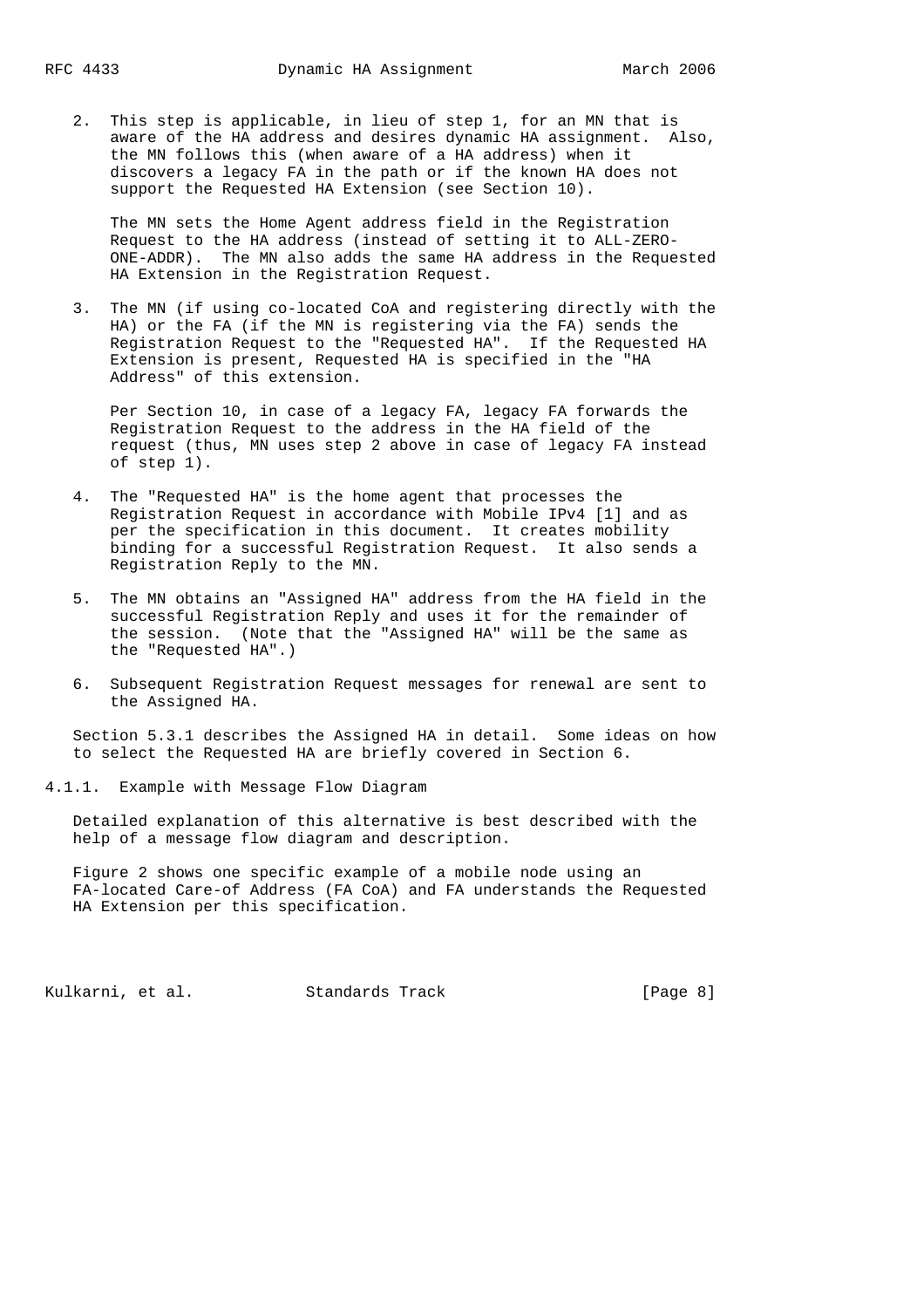Other scenarios such as when the mobile node uses a co-located care of address and presence of a legacy HA or FA are not described below, but the behavior is similar.

MN FA Requested/Assigned HA  $\begin{array}{c|cc}\n & \text{FA} & & \text{R} \\
 & & \mid & \\
\hline\n & - & & \n\end{array}$ -------->| 2 | |--------------->| | | | | | | | | 3 |  $\frac{1}{3}$   $\left| \frac{1}{5} \right|$  |<------------| | | | | | | 5 | |----------------------------->| | | |

Figure 2: Example Message Flow for Dynamic HA Assignment

 1. The MN sets the Home Agent address field in the Registration Request to ALL-ZERO-ONE-ADDR. Since the MN is using FA CoA in this example, it sends the Registration Request to the FA. The Registration Request is formatted as follows:

|    | Src $IP =  $ Dest $IP =  $ MN HoA | $\parallel$ HA Address = $\parallel$ CoA = $\parallel$ |  |
|----|-----------------------------------|--------------------------------------------------------|--|
| ΜN |                                   | ALL-ZERO-ONE-ADDR   FA COA                             |  |
|    |                                   |                                                        |  |

 If the MN is aware of a desired HA address, it can add that address in the Requested HA Extension in Registration Request as a hint. That extension is not shown above.

 2. The FA sends the Registration Request to the Requested HA. If the Requested HA Extension is present, Requested HA is the HA address in this extension. If the Requested HA Extension is not present, the FA determines the Requested HA through means outside the scope of this specification. The Registration Request is formatted as follows:

|      |              | Src IP=   Dest IP =   MN HoA   HA Address =   CoA = |  |
|------|--------------|-----------------------------------------------------|--|
| ' FA | Requested HA | ALL-ZERO-ONE-ADDR   FA COA                          |  |

Kulkarni, et al. Standards Track [Page 9]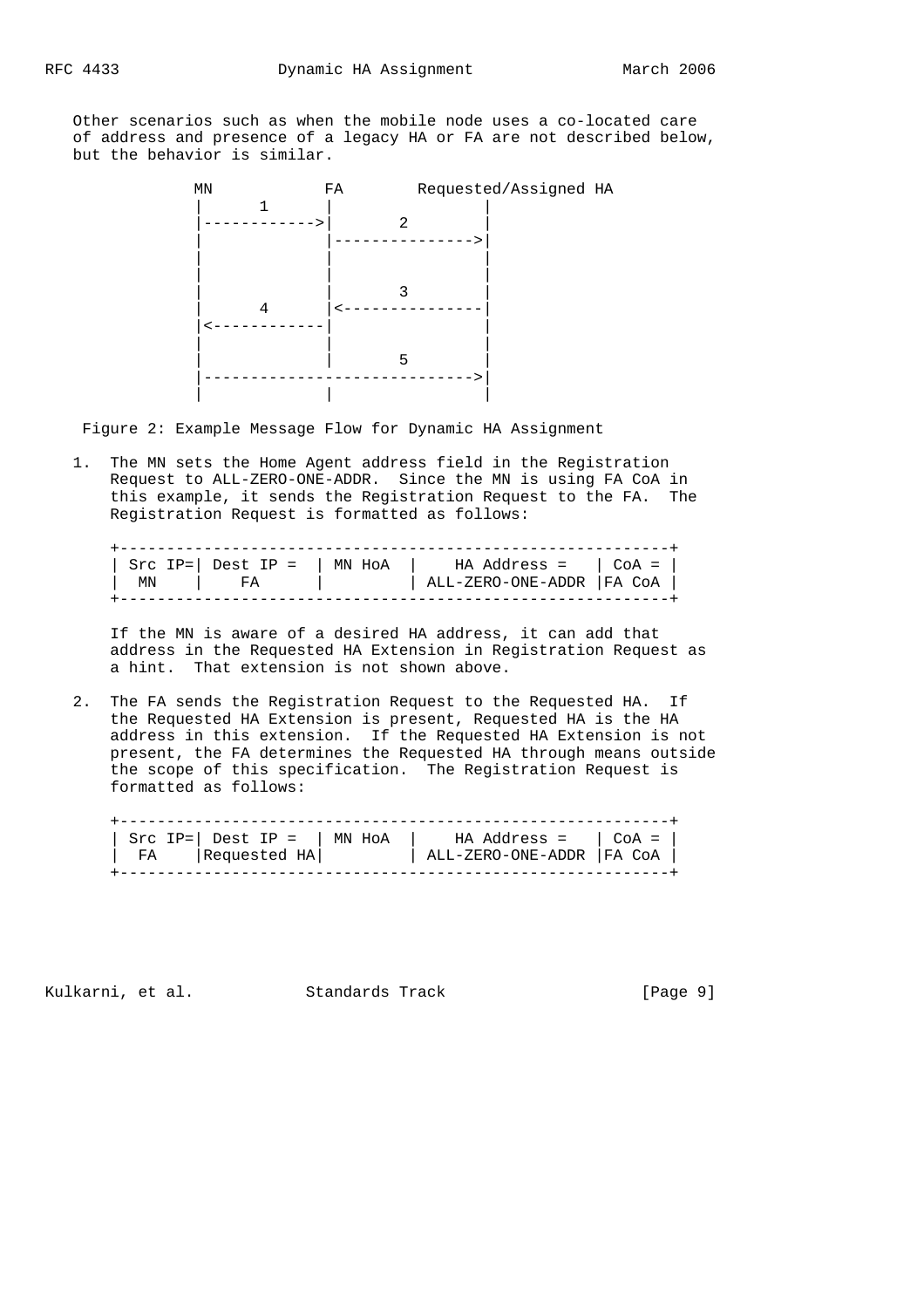(If MN includes the Requested HA Extension, the FA copies that extension. The FA then forwards the Registration Request, along with the Requested HA Extension, to the HA address specified in Requested HA Extension.)

 3. The HA processes the Registration Request in accordance with Mobile IPv4 [1] and the messaging defined in this document. The HA creates mobility binding for successful request and becomes the Assigned HA. The HA then sends a Registration Reply to the FA, which is formatted as follows:

|    | Src IP= $\vert$ Dest IP = | MN HOA | HA Address = | $CoA =$ |
|----|---------------------------|--------|--------------|---------|
|    | Assigned Src IP of        |        | Assigned HA  | FA CoA  |
| НA | the RRO                   |        |              |         |

4. The FA relays the Registration Reply to the MN, as follows:

|    | Src $IP =  $ Dest $IP =  $ MN HoA | HA Address =   CoA = |           |
|----|-----------------------------------|----------------------|-----------|
| FA | ΜN                                | Assigned HA          | IFA CoA/ı |
|    |                                   |                      |           |

- 5. The MN obtains the Assigned HA address from the HA field in the successful Registration Reply and uses it for the remainder of the session. The MN sends subsequent Re-Registration or De-Registration Requests for the remainder session directly to the Assigned HA. The Home Agent address field in this Registration Request is set to ALL-ZERO-ONE-ADDR. Note that the Assigned HA is the same as the Requested HA.
- 4.2. Messaging for HA Redirection

 This section describes the events that occur when the Requested HA does not accept the Registration Request and redirects the mobile node to another HA (aka Redirected HA) instead. This behavior is not exhibited by a legacy HA and so is not referred in the description below. In presence of a legacy FA, please refer to Section 4.1 for the specific field in the Registration Request.

 1. The MN sets the Home Agent address field in the Registration Request to ALL-ZERO-ONE-ADDR.

Kulkarni, et al. Standards Track [Page 10]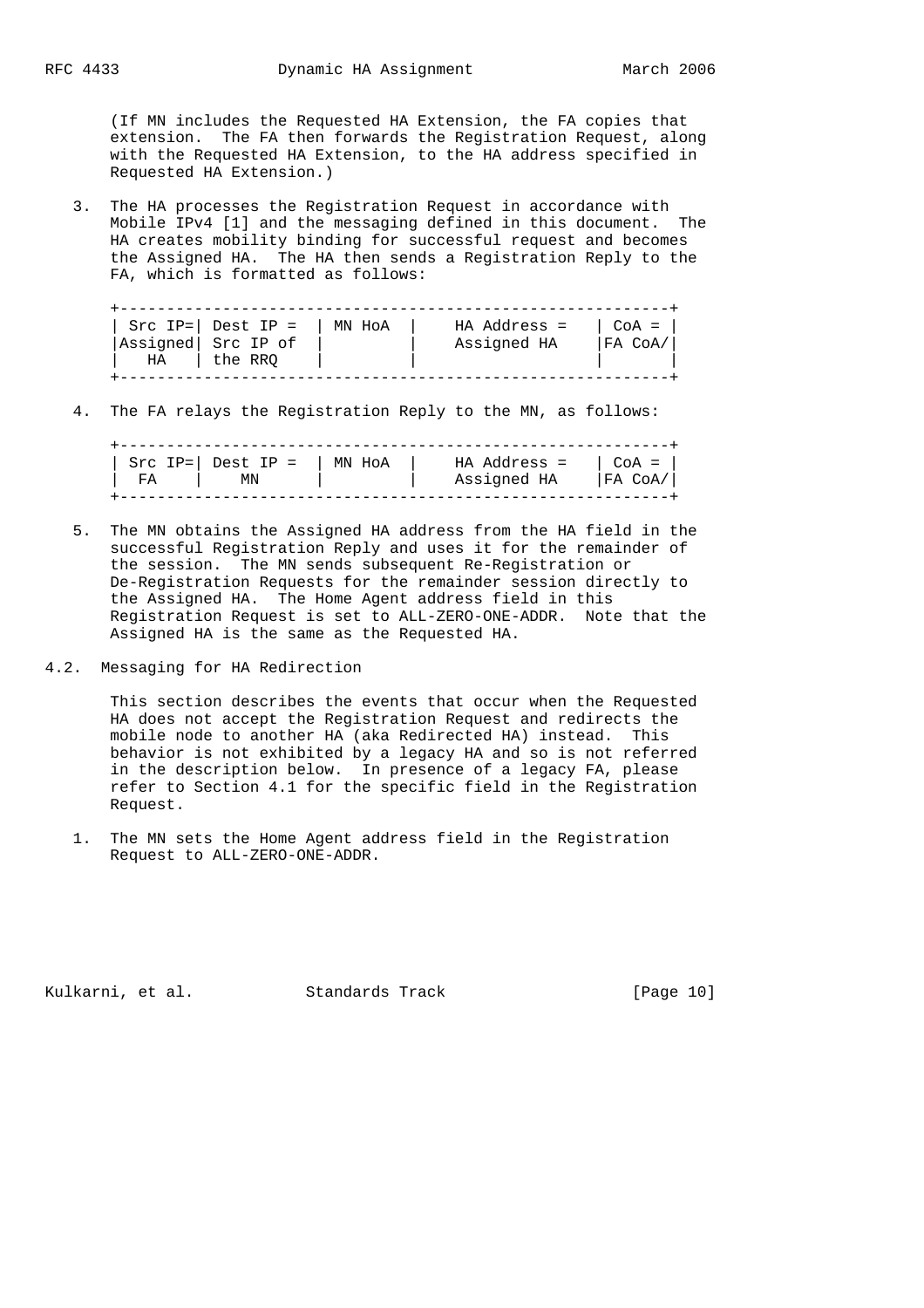- 2. The MN (if using co-located CoA and registering directly with the HA) or FA (if the MN is registering via the FA) sends the Registration Request to the "Requested HA". If the MN is aware of an HA address, it can add that address in the Requested HA Extension in the Registration Request.
- 3. When the HA receives the Registration Request, if the HA field is set to ALL-ZERO-ONE-ADDR, the HA may reject the request with Reply code REDIRECT-HA-REQ and suggest an alternate HA.

 The HA may reject the request for a number of reasons, which are outside the scope of this specification. If the HA rejects the Request, the HA field in the Reply is set to this HA's address. The IP address of the HA that is the target of the redirection is specified in Redirected HA Extension. The presence of this extension is mandatory when the reply code is set to REDIRECT- HA-REQ. HA sends the Reply to the FA/MN.

- 4. FA sends the Reply to the MN.
- 5. If the error code is set to REDIRECT-HA-REQ, the MN obtains the HA address from Redirected HA Extension. The MN then sends a Registration Request to Redirected HA. The MN may choose to add Requested HA Extension in this new Registration Request. If a registration loop occurs (the case when the Redirected HA is an HA that had already directed the MN to register elsewhere), then the MN stops sending any further Registration Request and provides an indication that the loop event was detected. The number of consecutive Redirected HAs remembered by the MN for loop detection is an implementation parameter.

Kulkarni, et al. Standards Track [Page 11]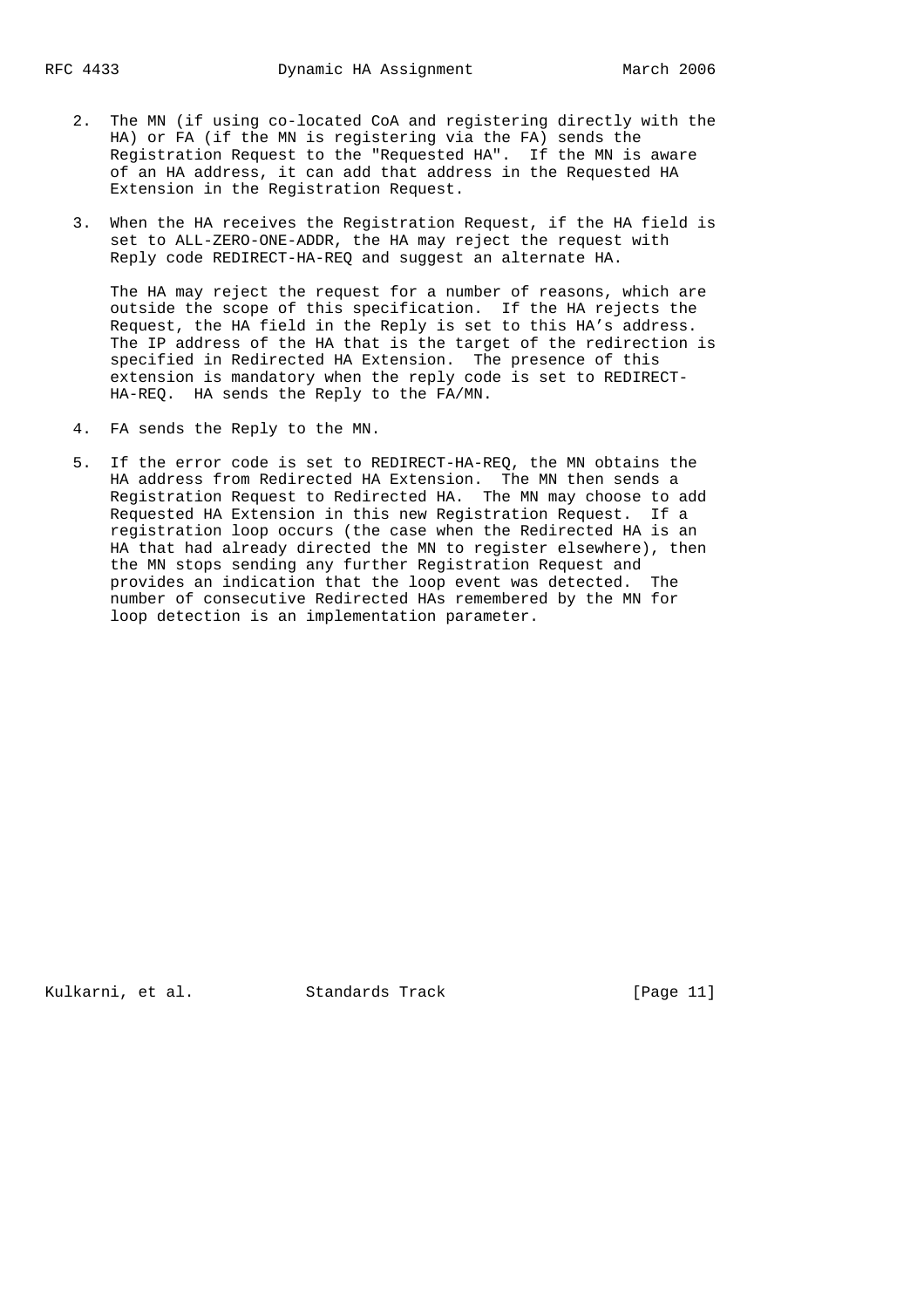### 4.2.1. Example with Message Flow Diagram

 Figure 3 shows one specific example of a mobile node using FA-located Care-of Address, where the FA is not a legacy FA.



Figure 3: Example Message Flow for HA Redirection

 1. The MN sets the Home Agent address field in the Registration Request to ALL-ZERO-ONE-ADDR. Since the MN is using FA CoA in this example, it sends the Registration Request to the FA. The Registration Request is formatted as follows:

|    |      | Src IP=   Dest IP =   MN HoA   HA Address =   CoA = $\sqrt{2}$ |  |
|----|------|----------------------------------------------------------------|--|
| ΜN | - FA | ALL-ZERO-ONE-ADDR   FA COA                                     |  |
|    |      |                                                                |  |

 If the MN is aware of an HA address, it can add that address in the Requested HA Extension in the Registration Request as a hint. That extension is not shown above.

 2. The FA sends the Registration Request to the Requested HA. If Requested HA Extension is present, Requested HA is the HA address in this extension. If the Requested HA Extension is not present, the FA determines the Requested HA through means outside the scope of this specification. The Registration Request is formatted as follows:

|    | Src IP= $\vert$ Dest IP = $\vert$ MN HoA | $\parallel$ HA Address = $\parallel$ CoA = $\parallel$ |  |
|----|------------------------------------------|--------------------------------------------------------|--|
| FA | Requested HA                             | ALL-ZERO-ONE-ADDR   FA CoA                             |  |

Kulkarni, et al. Standards Track [Page 12]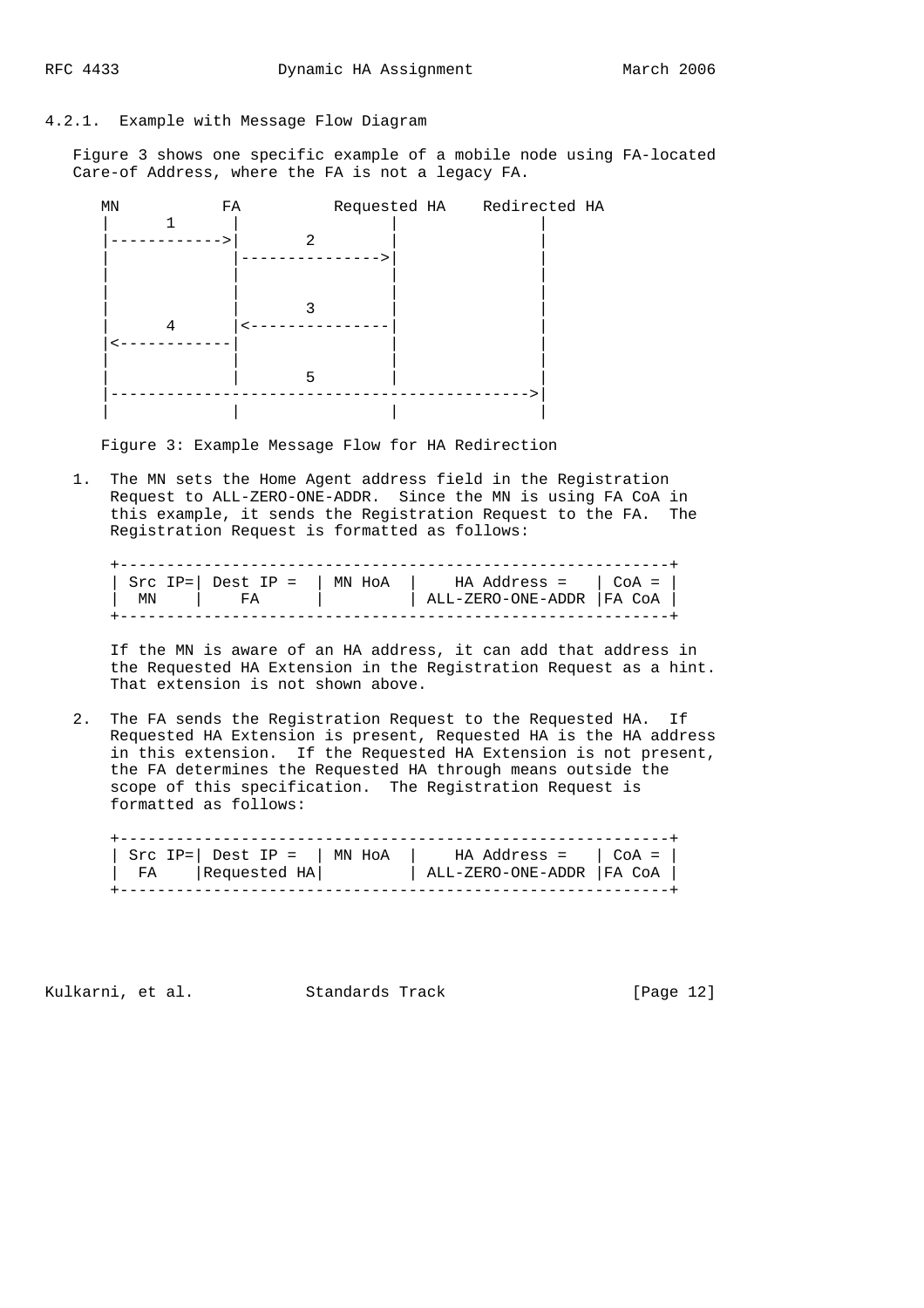3. The HA processes the Registration Request in accordance with Mobile IPv4 [1] and the messaging defined in this specification. If the registration is successful, but local configuration/administrative policy, etc., directs the HA to refer the MN to another HA, the HA rejects the request with error code REDIRECT-HA-REQ. The HA fills in the address of the Redirected HA in the Redirected HA Extension. The HA then sends Registration Reply reject to the FA, which is formatted as follows:

| Src IP= $\vert$ Dest IP =<br>Src IP of<br>FA CoA<br>НA<br>the RRQ<br>НA |
|-------------------------------------------------------------------------|
|-------------------------------------------------------------------------|

4. The FA relays the Registration Reply to the MN, as follows:

| FA                      | Src IP= $\vert$ Dest IP =<br>ΜN | MN HoA | HA Address =<br>НA | $CoA =  $<br>FA COA / |  |  |
|-------------------------|---------------------------------|--------|--------------------|-----------------------|--|--|
| Redirected HA Extension |                                 |        |                    |                       |  |  |

 5. If the MN can authenticate the Reply, the MN extracts the HA address from the Redirected HA Extension. The MN then sends a Registration Request to the Redirected HA, unless it has already received a redirection response from that HA while processing the Registration Request. The MN may choose to add Requested HA Extension in this new Registration Request.

Kulkarni, et al. Standards Track [Page 13]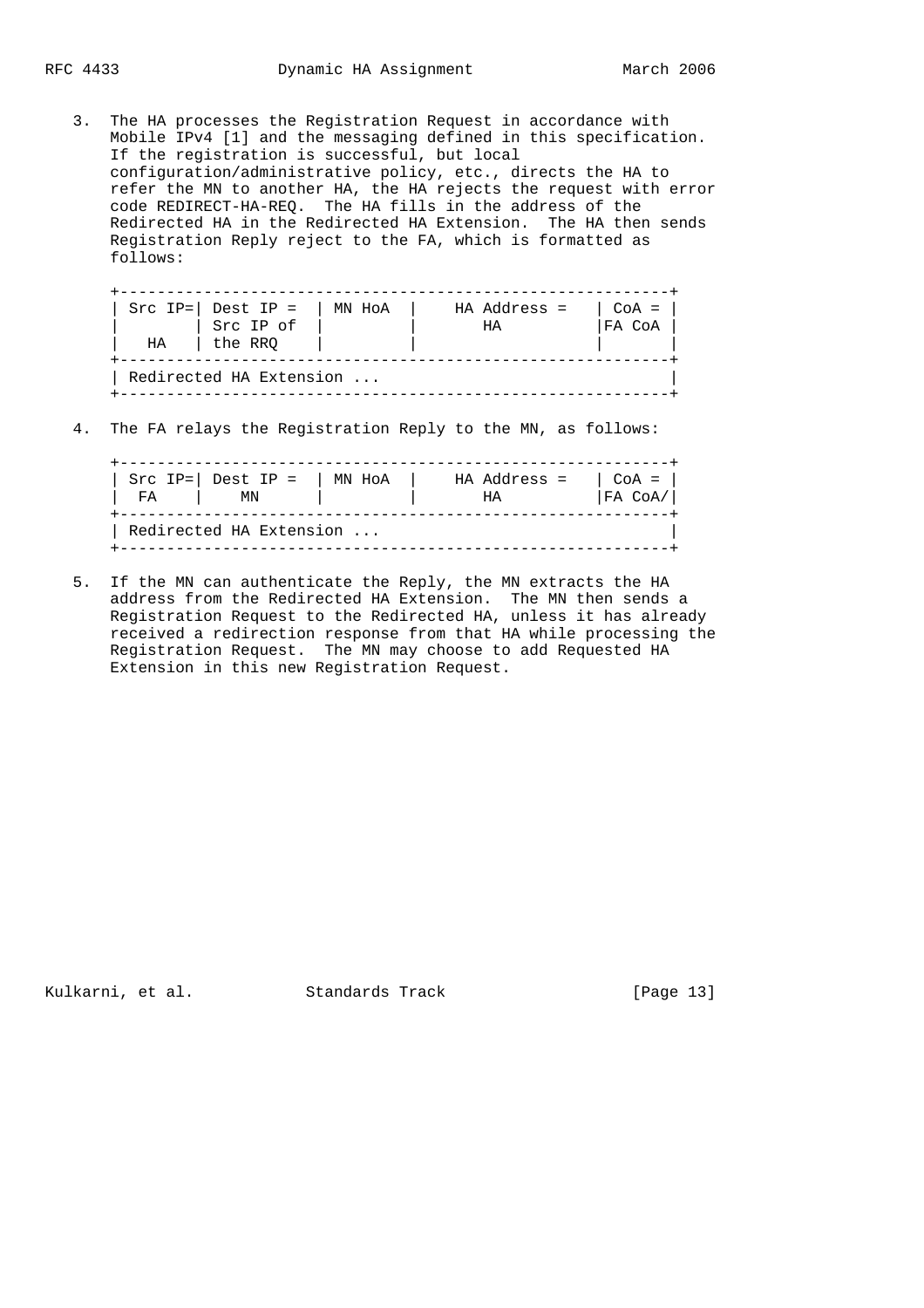### 5. Mobility Agent Considerations

 The following sections describe the behavior of each mobility agent in detail.

5.1. Mobile Node Considerations

 The mobile node MUST use the NAI extension for home address assignment when using the messaging mechanism in this document. Since MN uses the NAI extension, the Home Address field is set to 0.0.0.0.

 While dynamic HA assignment is in progress and the MN has not successfully anchored at a home agent, the MN MUST set the Home Agent field in the Registration Request to an ALL-ZERO-ONE-ADDR, which is either 255.255.255.255 or 0.0.0.0.

 The Registration Request MUST be protected by a valid authenticator as specified in Mobile IPv4 [1] or Mobile IPv4 Challenge/Response Extensions [5]. Configuring security associations is deployment specific and hence outside the scope of this specification. The security associations between an MN and an individual HA may also be dynamically derived during the dynamic HA assignment, based on a shared secret between MN and AAA infrastructure [7].

 The mobile node MUST maintain the remaining Mobile IP session with the Assigned HA.

 As mentioned in the Security Considerations (Section 9), there is a possibility of more than one HA creating a mobility binding entry for a given MN, if a rogue node in the middle captures the Registration Request and forwards it to other home agents. The MN can mitigate such condition by using a short lifetime (e.g., 5 seconds) in the Registration Request with the Home Agent field set to ALL-ZERO-ONE- ADDR.

 The following sections describe MN behavior in FA CoA mode and co located CoA mode.

# 5.1.1. MN Using FA CoA

 When a mobile node initiates a Mobile IP session requesting dynamic HA assignment, it MUST set the home agent address field in the Registration Request to ALL-ZERO-ONE-ADDR. The destination IP address of the Registration Request is the FA. The FA will determine the Requested HA and forward the Registration Request to the Requested HA. Registration Request processing takes place on the Requested HA as per the specification in this document.

Kulkarni, et al. Standards Track [Page 14]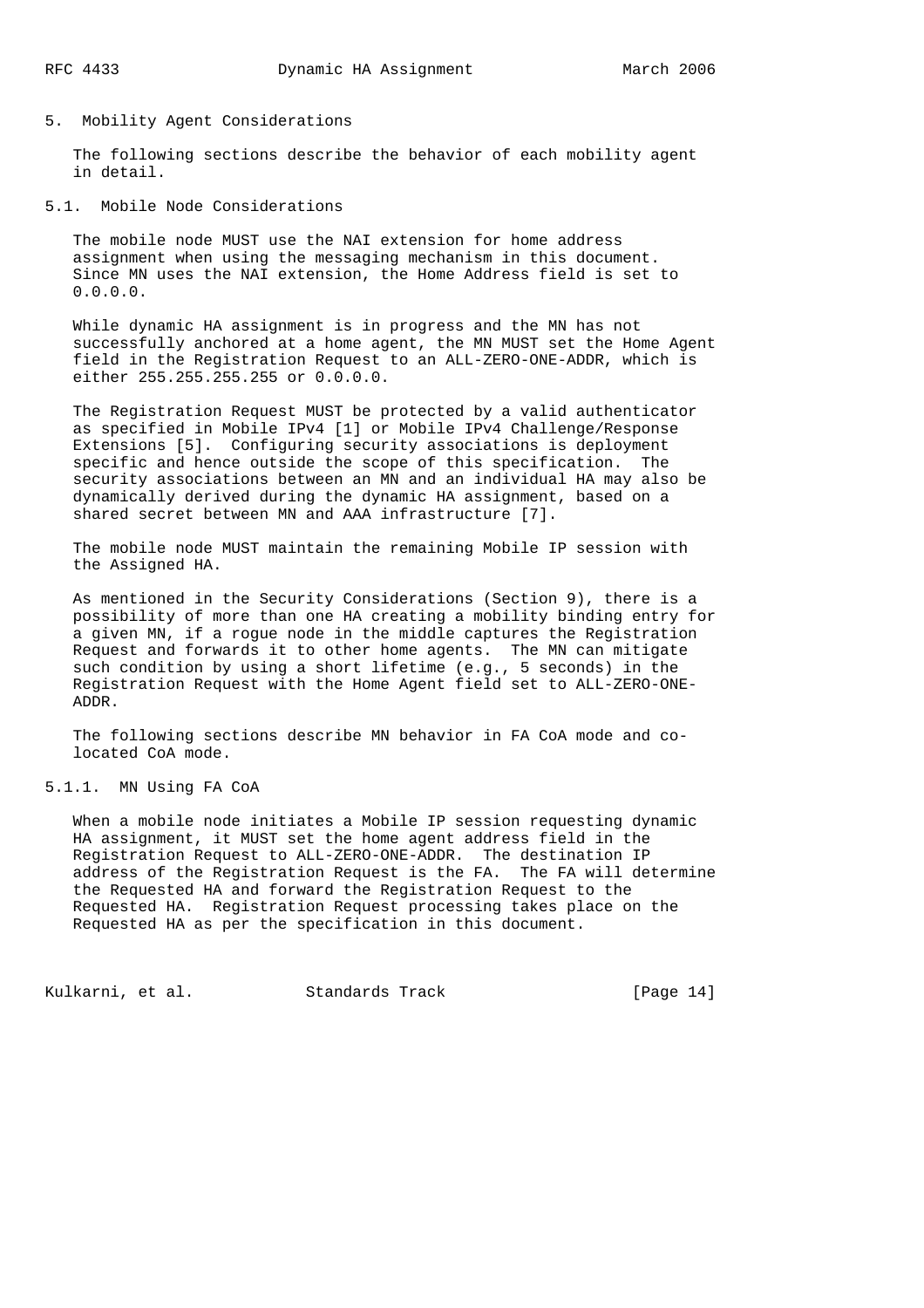The Registration Request MUST be appropriately authenticated for the HA to validate the Request.

 If a successful Registration Reply is received, the MN obtains the Assigned HA from the HA field of Reply. The Assigned HA address will be the same as the Requested HA Extension, if it was included in the Registration Request by the MN.

 If a Registration Reply is received with code REDIRECT-HA-REQ, the MN MUST authenticate the Reply based on HA address in HA field of Reply and attempt Registration with the HA address specified in the Redirected HA Extension. The MN MUST put the Redirected HA address as the Requested HA Extension of the new Registration Request.

 In some cases, for the first Registration Request the MN may want to hint to the network to be anchored at a specific HA. The MN SHOULD put that address in the HA address of the Requested HA Extension.

5.1.2. MN Using Co-Located CoA

 An MN in co-located CoA mode requesting dynamic HA assignment MUST set the home agent address field in the Registration Request to ALL- ZERO-ONE-ADDR. The destination IP address of the Registration Request is the Requested HA. Some ideas on how to select a Requested HA are briefly covered in Section 6.

 If a successful Reply is received, the MN obtains the Assigned HA address from the successful Registration Reply. The Assigned HA will be the same as Requested HA to which the Registration Request was sent. The MN MUST cache the Assigned HA address for the length of the Mobile IP session. The mobile node then MUST use this previously cached Assigned HA address as the home agent address in subsequent Re-Registration and De-Registration Request(s). This will make sure that for the duration of the Mobile IP session, the mobile node will always be anchored to the assigned home agent with which it was initially registered.

 If a Registration Reply is received with code REDIRECT-HA-REQ, the MN MUST authenticate the Reply based on HA address in HA field of Reply and attempt Registration with the HA address specified in the Redirected HA Extension. The MN MUST put the Redirected HA in the Requested HA Extension of the new Registration Request.

 In some cases, for the first Registration Request MN may want to hint to the network to be anchored at a specific HA and the MN SHOULD put that address in the HA address of the Requested HA Extension.

Kulkarni, et al. Standards Track [Page 15]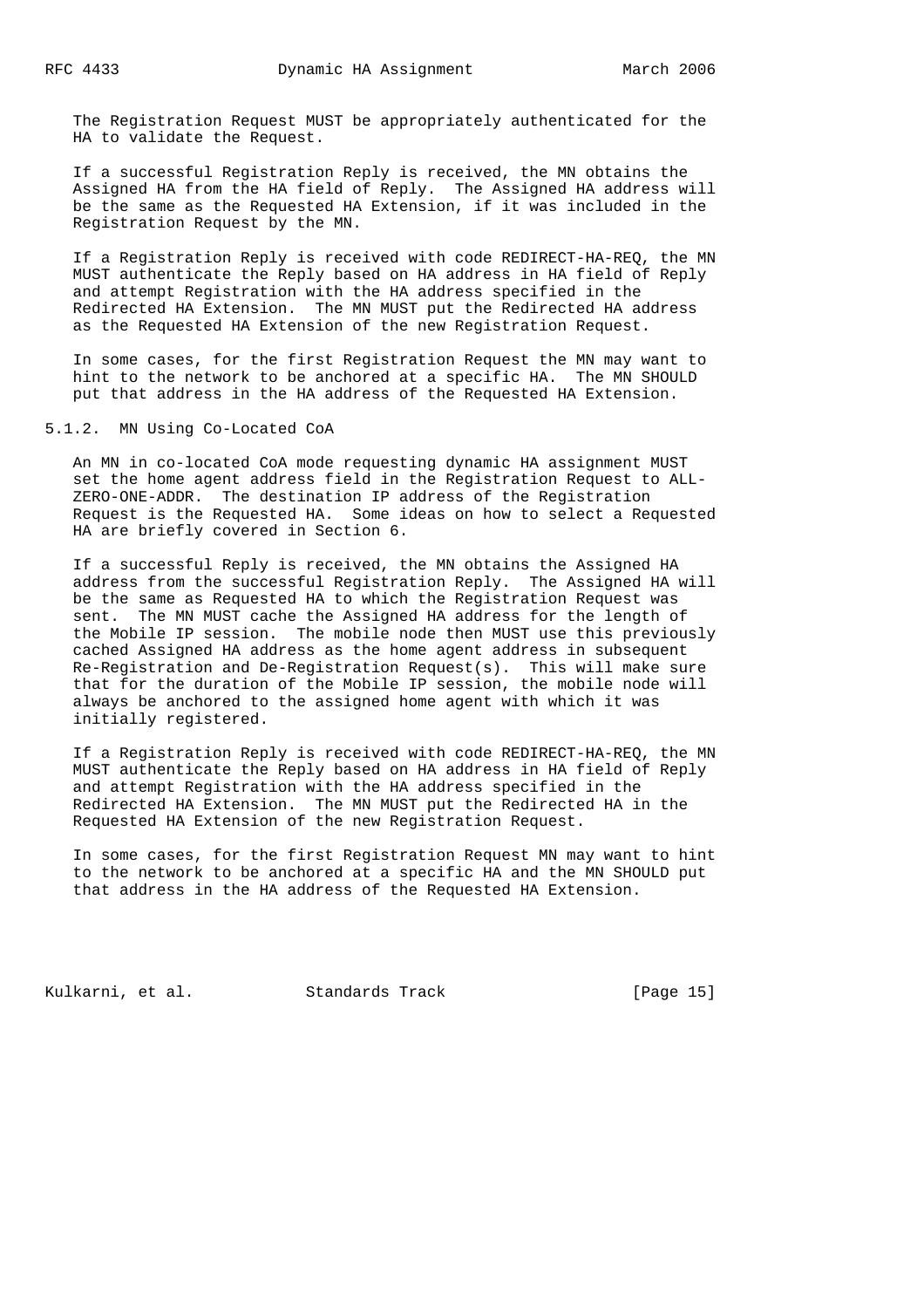While requesting dynamic HA assignment and registering directly with an HA, the Requested HA Extension MUST be included and MUST contain the address of the HA to which the Registration Request is sent. When using co-located CoA but registering via a legacy FA, the HA field in the Registration Request may be set to Requested HA.

 If the Registration Request contains the Requested HA Extension, the HA address in that extension MUST match the destination IP of the Request.

# 5.1.3. Refreshing Assigned HA Address on Mobile Node

 When the Mobile IP session terminates, the mobile node MAY clear the Assigned HA address cached as the home agent address. It MAY request a new HA address for the new Mobile IP session by not including the Requested HA Extension. The advantage of this approach is that the mobile node will be always anchored to an optimal home agent from where it initiated the Mobile IP session.

 Alternately, the MN may save the Assigned HA address and use it in the Requested HA Extension along with ALL-ZERO-ONE-ADDR HA address in Registration Request for a new Mobile IP session.

# 5.2. Foreign Agent Considerations

 When the mobile node is using an FA CoA, it always registers via the FA. When the MN is using a co-located CoA, it may register through an FA or it may register directly with an HA, unless the R bit is set in the FA's agent advertisement, in which case it always registers through the FA.

 When the FA receives a Registration Request with HA address field set to ALL-ZERO-ONE-ADDR that doesn't contain the Requested HA Extension, the FA obtains the Requested HA address to forward the Registration Request using means outside the scope of this specification. Some ideas on how to select a Requested HA are briefly covered in Section 6.

 If the FA cannot obtain the Requested HA to which to forward a Registration Request from the MN, it MUST reject request with error code NONZERO-HA-REQD.

 If the MN has included the Requested HA Extension, the FA MUST forward the Registration Request to the address in this extension. If the HA address in this extension is not a routable unicast address, the FA MUST reject the request with error code NONZERO-HA- REQD.

Kulkarni, et al. Standards Track [Page 16]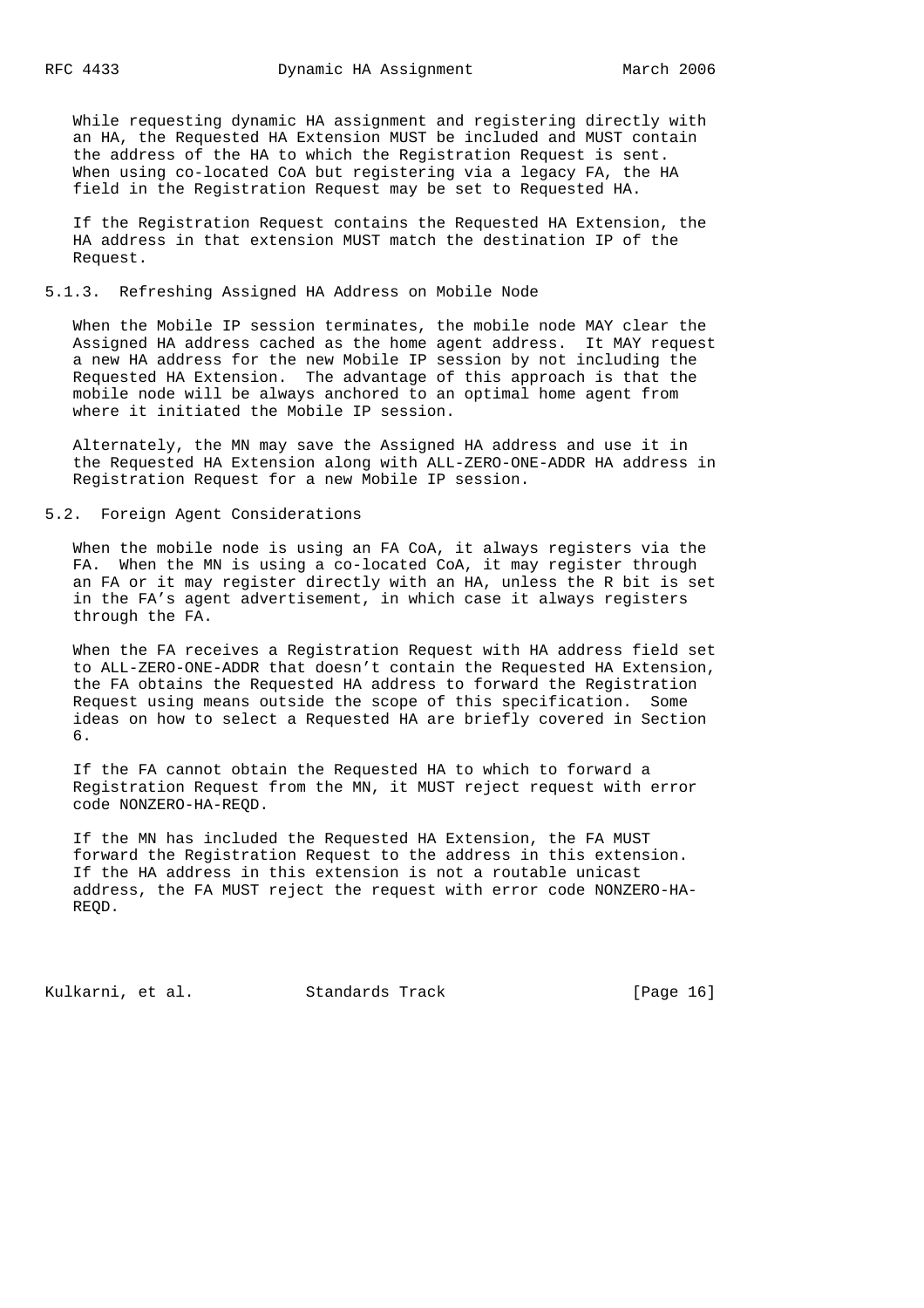If the Registration Request contains the Requested HA Extension, the FA uses that address as the destination for the relayed Registration Request.

 Backward-compatibility issues related to the mobility agents are addressed in Section 10.

5.3. Home Agent Considerations

 A home agent can process an incoming Registration Request in one of the following two ways:

- 1. The MN or FA sends the Registration Request to the Requested HA. The term Requested HA has meaning in the context of a Registration Request message. When the Requested HA successfully processes the Registration Request and creates a binding and sends a Reply with its address, it becomes the Assigned HA. The term Assigned HA is meaningful in the context of a Registration Reply message.
	- 2. A home agent receiving a Registration Request with HA field set to ALL-ZERO-ONE-ADDR MAY reject the request even if successfully authenticated and suggest an alternate HA address in Reply. In such a case, the HA puts its own address in HA field of Reply and sets the Reply code to REDIRECT-HA-REQ and adds the Redirected HA Extension.

 If the Registration Request contains the Requested HA Extension, the HA address in that extension must match the destination IP of the Request. If it does not match, the Requested HA MUST reject the Registration Request with error code 136.

5.3.1. Assigned Home Agent Considerations

 The HA that processes the incoming Registration Request fully in accordance with Mobile IPv4 [1] and this specification becomes the Assigned HA. The Registration Request terminates at the Assigned HA.

 The Assigned HA creates one mobility binding per MN and sends the Registration Reply to the MN by copying its address in the Home Agent field and as the source IP address of the Reply.

 The following table summarizes the behavior of the Assigned HA, based on the value of the destination IP address and Home Agent field of the Registration Request.

Kulkarni, et al. Standards Track [Page 17]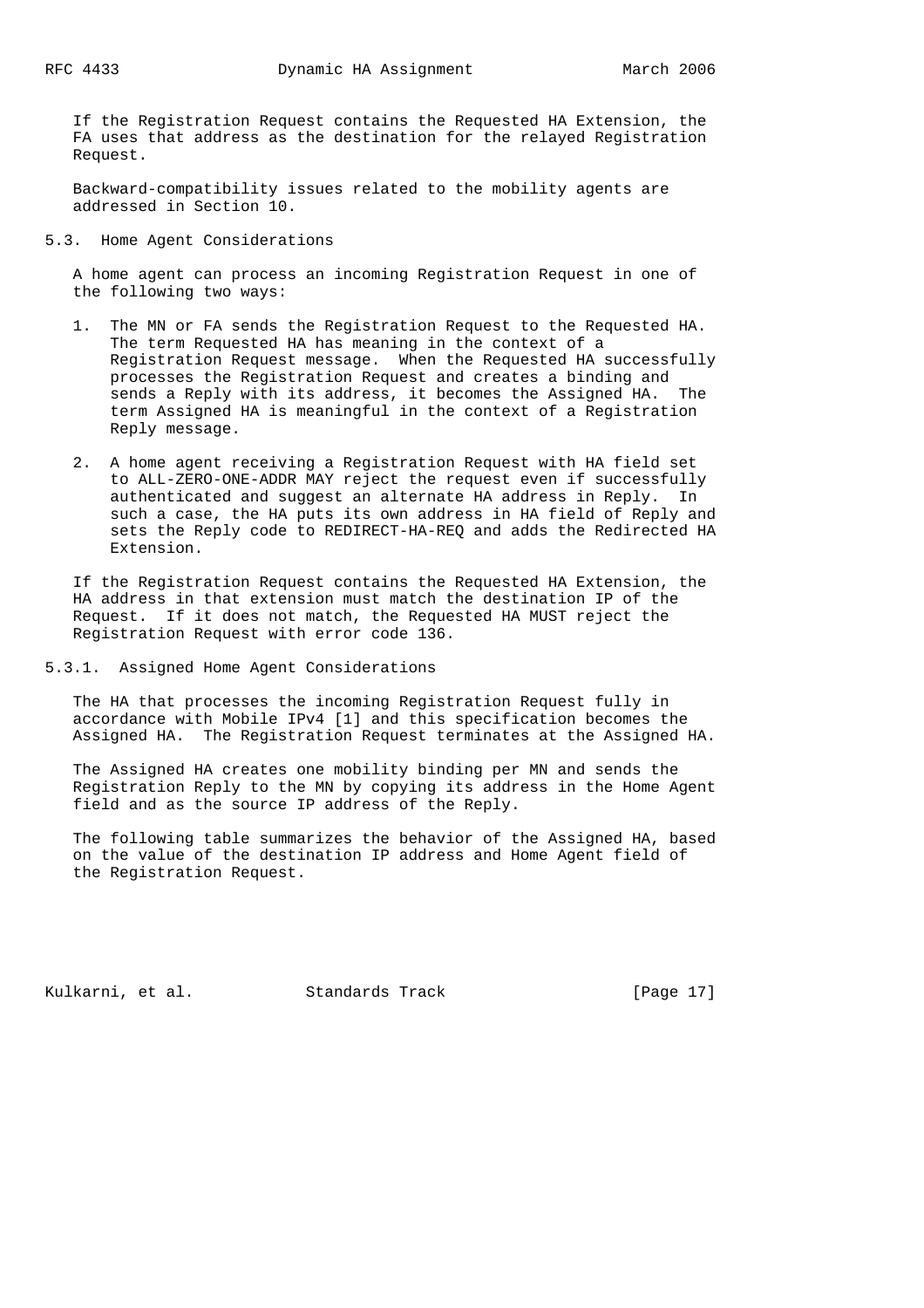|                                                                 |                       | Dest IP Addr HA field Processing at Assigned HA                                                                                                                                                                                                                                                   |
|-----------------------------------------------------------------|-----------------------|---------------------------------------------------------------------------------------------------------------------------------------------------------------------------------------------------------------------------------------------------------------------------------------------------|
| Unicast<br>(Must be<br>equal to the<br>HA receiving<br>the RRO) |                       | non-unicast Mobile IPv4 [1]: There is no change<br>in handling for this case from<br>Mobile IPv4. It is mentioned here<br>for reference only.<br>HA denies the registration with<br>error code 136 and sets HA field to<br>its own IP address in the reply as<br>per Section $3.8.3.2$ in $[1]$ . |
|                                                                 | ALL-ZERO-<br>ONE-ADDR | New Behavior: Accept the RRQ as per<br>this specification. Authenticate<br>the RRQ and create mobility binding<br>if the HA is acting as Assigned HA.<br>Set HA field to its own IP address<br>in the Registration Reply.                                                                         |
|                                                                 |                       | 0R                                                                                                                                                                                                                                                                                                |
|                                                                 |                       | New Behavior: If authentication is<br>successful, reject RRO with a new<br>error code REDIRECT-HA-REQ. HA<br>puts its address in HA address<br>field of Reject. HA suggests an<br>alternate HA to use in the new                                                                                  |

Table 1: Registration Request Handling at Assigned HA

 As per the messaging proposed here, the mobile node (or the foreign agent) sends the Registration Request to the Requested HA address, which is a unicast address. Therefore, this document does not specify any new behavior for the case where the HA receives a subnet directed broadcast Registration Request as specified in Section 3.8.2.1 of the Mobile IPv4 specification [1]. Although the Home Agent field in the Registration Request is not a unicast address, the destination IP address is a unicast address. This avoids the problem associated with subnet-directed broadcast destination IP address that may result in multiple HAs responding. Thus, there is no need to deny the registration as stated in Mobile IPv4 [1] Section 3.8.3.2.

Redirected HA Extension.

 When the destination IP address is a unicast address and the Home Agent field is ALL-ZERO-ONE-ADDR, the HA accepts/denies registration and sets the HA field to its own IP address in the reply (i.e., the registration is not rejected with error code 136).

Kulkarni, et al. Standards Track [Page 18]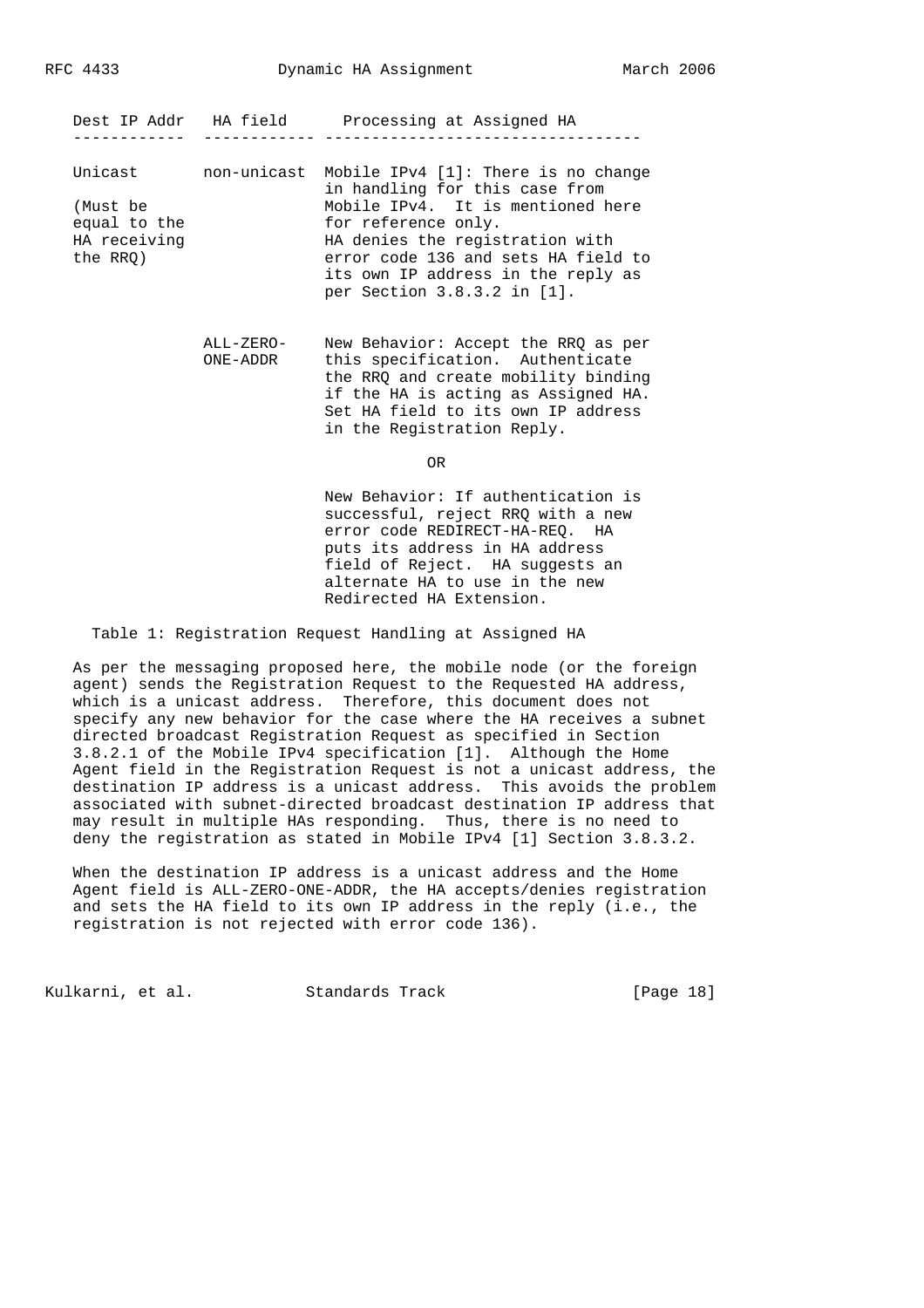The HA can reject the request with the error code REDIRECT-HA-REQ and suggest an alternate HA. This redirection can be used for load balancing, geographical proximity based on Care-of Address, or other reasons. The HA puts its own address in the HA field of the Registration Reply message and puts the address of the redirected HA in the Redirected HA Extension. If the HA accepts the Request, it sets the HA field in the Registration Reply to its own address.

 The Requested HA always performs standard validity checks on the Registration Request. If there is any error, the Registration Request is rejected with error codes specified in Mobile IPv4 [1].

#### 6. Requested Home Agent Selection

 When dynamic HA assignment is requested, the MN (or FA in the case of registration via FA) sends the Registration Request to the Requested HA. This address MUST be a unicast IP address. If the MN has included a Requested HA Extension in the Registration Request, the HA address in this extension is the Requested HA.

 Some examples of methods by which the MN or the FA may select the Requested HA are briefly described below:

#### DHCP:

 The MN performs DHCP to obtain an IP address on the visited network. The Requested HA is learned from the DHCP Mobile IP Home Agent Option 68 [4]. The MN sends the Registration Request directly to this HA and receives the Assigned HA to be used for the remainder of the Mobile IP session.

#### AAA:

 MN performs challenge/response [5] with the FA. The FA retrieves the Requested HA from the AAA server and forwards the Registration Request directly to this HA. The Assigned HA sends a Registration Reply to the FA, which relays it to the MN. MN uses the Assigned HA for the remainder of the Mobile IP session.

#### DNS:

 In this case, the hostname of the HA is configured on the MN or obtained by some other means, e.g., using a service location protocol. The MN performs DNS lookup on the HA hostname. The DNS infrastructure provides a resource record with information to identify the optimal HA to the MN. The MN sends a Registration Request directly to the HA and receives the Assigned HA to be used for the remainder of the Mobile IP session.

Kulkarni, et al. Standards Track [Page 19]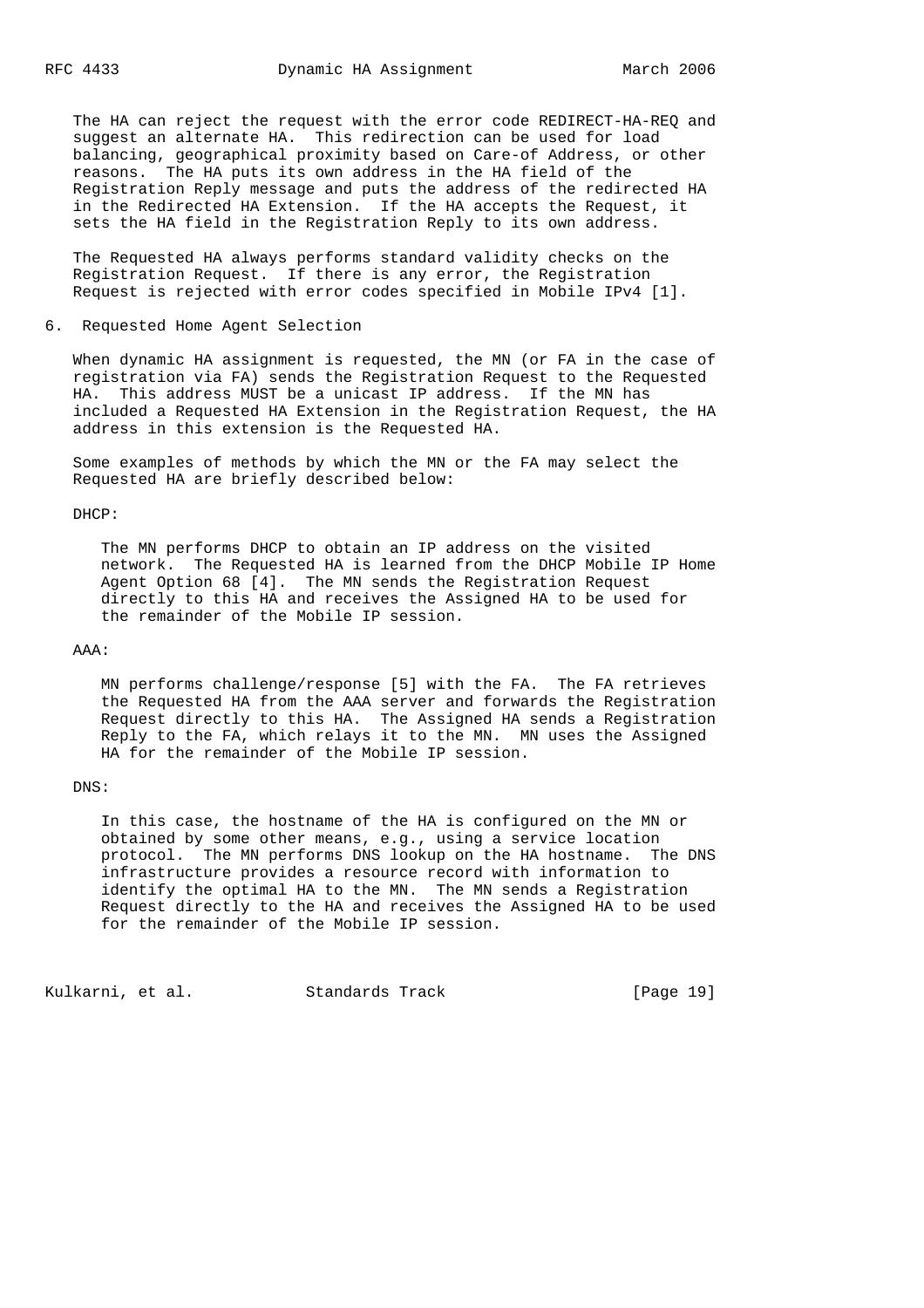Static configuration:

 The HA address is statically configured on the MN. The MN sends the Registration Request to the configured address. The Requested HA may then redirect the MN to a Redirected HA.

7. Error Values

 Each entry in the following table contains the name and value for the error code to be returned in a Registration Reply. It also includes the section in which the error code is first mentioned in this document.

| Error Name      |     |     | Value Section Description       |
|-----------------|-----|-----|---------------------------------|
|                 |     |     |                                 |
| NONZERO-HA-REOD | 90  | 5.2 | Non-zero HA address required    |
|                 |     |     | in Registration Request.        |
| REDIRECT-HA-REO | 143 | 5.3 | Re-register with redirected HA. |

8. IANA Considerations

 The code value NONZERO-HA-REQD is a Mobile IP response code [1] taken from the range of values associated with rejection by the foreign agent (i.e., value in the range 64-127).

 The code value REDIRECT-HA-REQ is a Mobile IP response code [1] taken from the range of values associated with rejection by the home agent (i.e., value in the range 128-192).

 The Dynamic HA Extension is assigned from the range of values associated with skippable extensions at the home agent (i.e., value in the range 128-255).

IANA has recorded the values as defined in Sections 7 and 3.4.

9. Security Considerations

 This specification assumes that a security configuration has been preconfigured between the MN and the HA or is configured along with the initial Registration Request/Registration Reply as per [7].

 There is a possibility of more than one HA creating a mobility binding entry for a given MN, if a man in the middle captures the Registration Request with the HA field set to ALL-ZERO-ONE-ADDR and forwards it to other HAs. This scenario assumes that the rogue node can find out the addresses of the HAs that are able to authenticate the Registration Request. It also assumes that the rogue node has the capability to store, duplicate, and send packets to the other HAs

Kulkarni, et al. Standards Track [Page 20]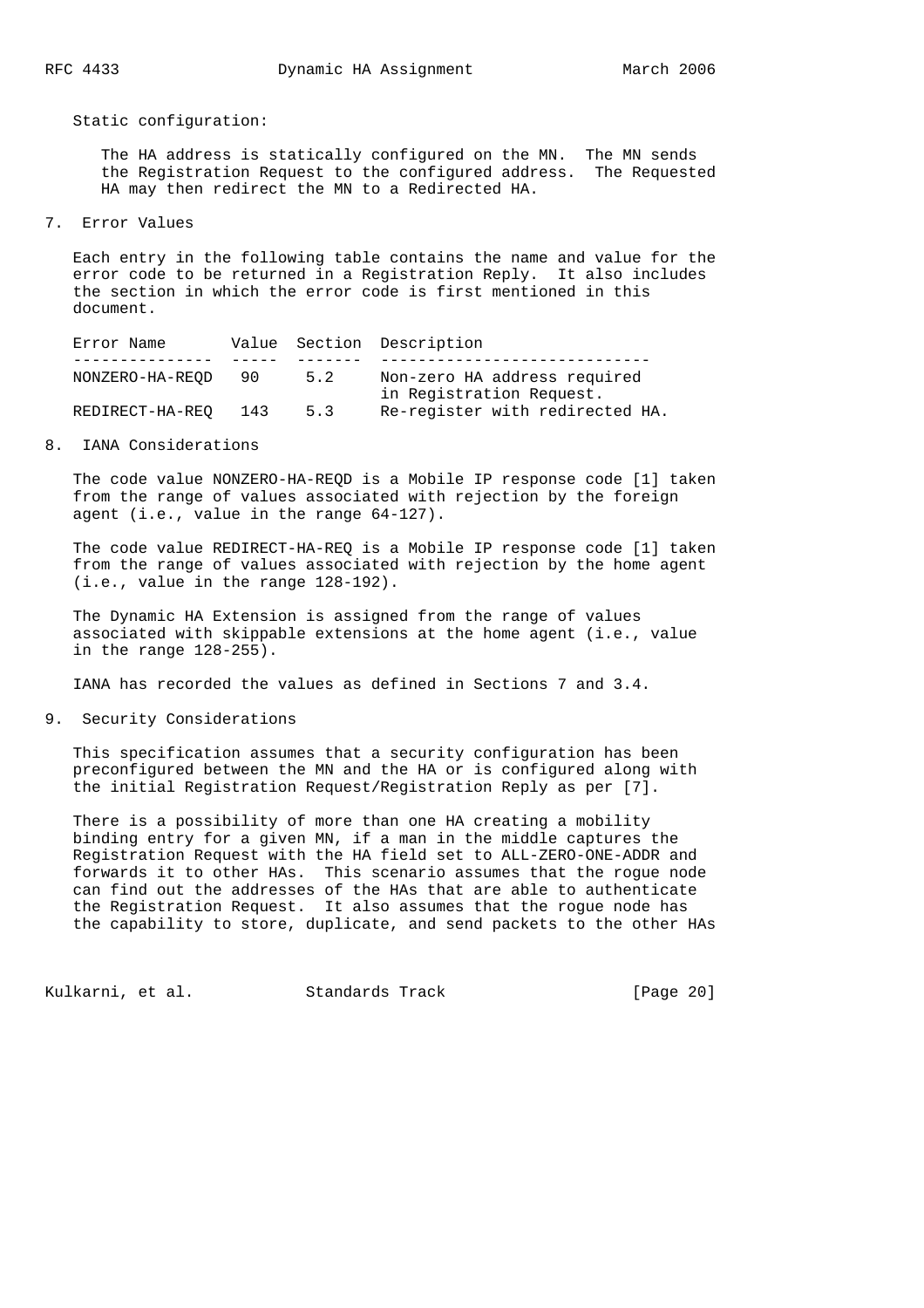within the limited time of the replay window. Otherwise, these HAs will reject the Registration Requests anyway. In addition, this type of attack is only possible when the Requested HA Extension is not included in the registration message. The mobile node can minimize the duration of this condition by using a short lifetime (e.g., 5 seconds) in the Registration Request.

 This specification does not change the security model established in Mobile IPv4 [1]. Mobile nodes are often connected to the network via wireless links, which may be more prone to passive eavesdropping or replay attacks. Such an attack might lead to bogus registrations or redirection of traffic or denial of service.

 As per the messaging in this document, the Assigned Home Agent will process the incoming Registration Request as per Mobile IPv4 [1]. Hence the Assigned Home Agent will have the same security concerns as those of the home agent in Mobile IPv4 [1]. They are addressed in Section 5, "Security Considerations", of Mobile IPv4 [1].

 The Registration Request and Registration Reply messages are protected by a valid authenticator as specified in Mobile IPv4 [1]. Configuring security associations is a deployment-specific issue and is covered by other Mobile IP specifications. There can be many ways of configuring security associations, but this specification does not require any specific way.

 An example is where the security association between an MN and an individual HA (Requested or Assigned) is dynamically derived during the registration process based on a shared secret between MN and AAA infrastructure, as defined in [7]. The Registration Request is protected with MN-AAA Authentication Extension, and Registration Reply is protected with MN-HA Authentication Extension. Because the security association is shared between MN and AAA, any dynamically assigned HA in the local domain can proxy authenticate the MN using AAA as per [7].

 The Assigned Home Agent authenticates each Registration Request from the mobile node as specified in Mobile IPv4 [1] and/or RFC 3012. The MN also authenticates the Registration Reply from the Assigned HA; thus, the existing trust model in Mobile IPv4 [1] is maintained.

# 10. Backward-Compatibility Considerations

 In this section, we examine concerns that may arise when using this specification in a mixed environment where some nodes implement the specification and others do not. In each of the examples below, we consider the case where one node is a "legacy" node, which does not implement the specification in the context of other nodes that do.

Kulkarni, et al. Standards Track [Page 21]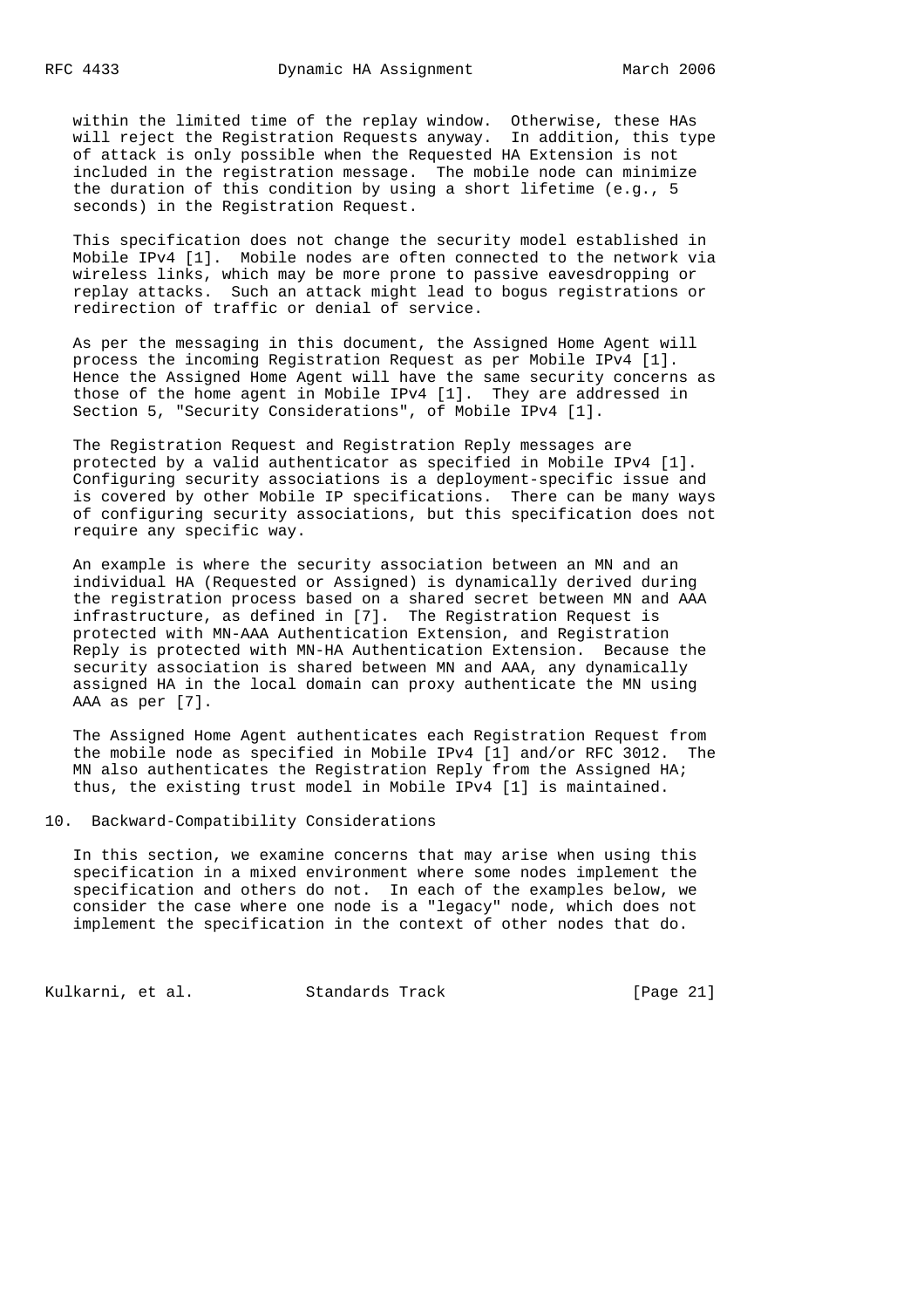Legacy Home Agent:

 Legacy home agents may reject the Registration Request with error code 136 because the Home Agent field is not a unicast address. However, some legacy HA implementations may coincidentally process the Registration Request in accordance with this document, when the HA field in Registration Request is set to ALL-ZERO-ONE-ADDR.

Legacy Foreign Agent:

 Legacy foreign agents may forward a Registration Request with home agent field set to ALL-ZERO-ONE-ADDR by setting the destination IP address to ALL-ZERO-ONE-ADDR. This will result in the packet being dropped or incidentally handled by a next-hop HA, adjacent to the FA. The MN may not be aware of the dropped Registration Request and may probably retry registration, thereby increasing the delay in registration.

 To reduce the delay in registration, the MN should take the following steps:

- 1. The MN should send the Registration Request as specified in this specification. In other words, the MN should set the Home Agent field in the Registration Request to ALL-ZERO-ONE-ADDR and also add the Requested HA Extension.
- 2. If the MN does not receive a Registration Reply within some time and/or after sending a few Registration Requests, it can assume that the Registration Request(s) has been dropped, either by a legacy FA or an incorrect HA. In addition, if the registration is denied with error code 70 (poorly formed Request), the MN can assume that the legacy FA cannot process this message. In either case, the MN should fall back to a recovery mechanism. The MN should quickly send a new Registration Request as mentioned in Section 4.1 step 2. This step will ensure that a legacy FA will forward the Registration Request to the home agent thereby making dynamic HA assignment possible.

Legacy Mobile Node:

 An MN that sends a Registration Request to an FA that can do dynamic HA assignment, but does not set the HA field to ALL-ZERO-ONE-ADDR will continue to be registered with its statically configured HA, exactly according to RFC 3344.

Kulkarni, et al. Standards Track [Page 22]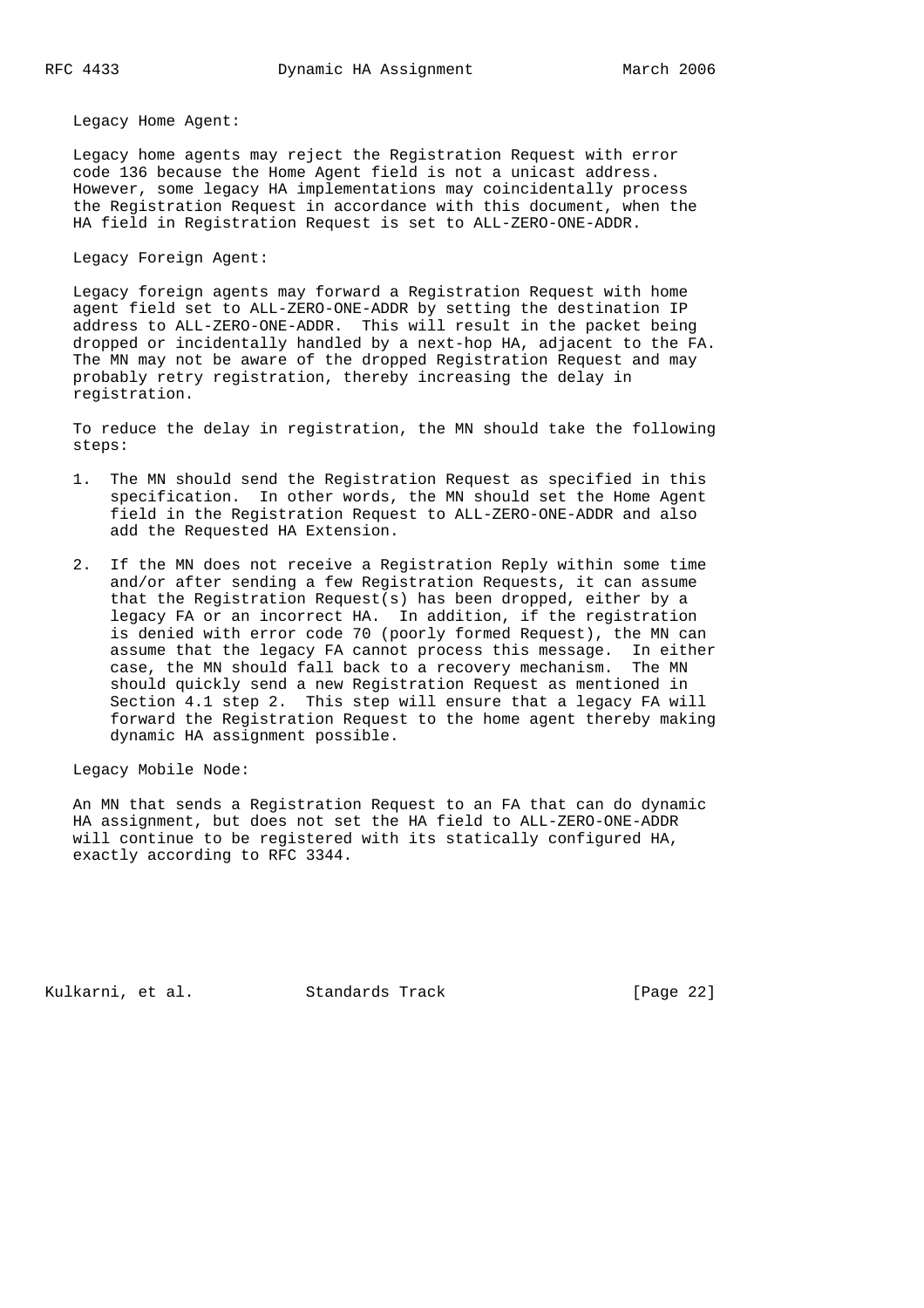# 11. Acknowledgements

 The authors would like to thank Pete McCann for thorough review, suggestions on security considerations, and definition of ALL-ZERO- ONE-ADDR. Thanks to Kuntal Chowdhury for extensive review and comments on this document. Also thanks to Henrik Levkowetz for detailed reviews and suggestions. Thomas Narten highlighted issues for legacy FA considerations. Thanks to Ahmad Muhanna for pointing out scenario of multiple bindings on HAs, documented in the Security Considerations section.

 The authors would like to thank Mike Andrews, Madhavi Chandra, and Yoshi Tsuda for their review and suggestions.

### 12. Normative References

- [1] Perkins, C., "IP Mobility Support for IPv4", RFC 3344, August 2002.
- [2] Calhoun, P. and C. Perkins, "Mobile IP Network Access Identifier Extension for IPv4", RFC 2794, March 2000.
- [3] Senie, D., "Changing the Default for Directed Broadcasts in Routers", BCP 34, RFC 2644, August 1999.
- [4] Alexander, S. and R. Droms, "DHCP Options and BOOTP Vendor Extensions", RFC 2132, March 1997.
- [5] Perkins, C. and P. Calhoun, "Mobile IPv4 Challenge/Response Extensions", RFC 3012, November 2000.
- [6] Bradner, S., "Key words for use in RFCs to Indicate Requirement Levels", BCP 14, RFC 2119, March 1997.
- [7] Perkins, C. and P. Calhoun, "Authentication, Authorization, and Accounting (AAA) Registration Keys for Mobile IPv4", RFC 3957, March 2005.

Kulkarni, et al. Standards Track [Page 23]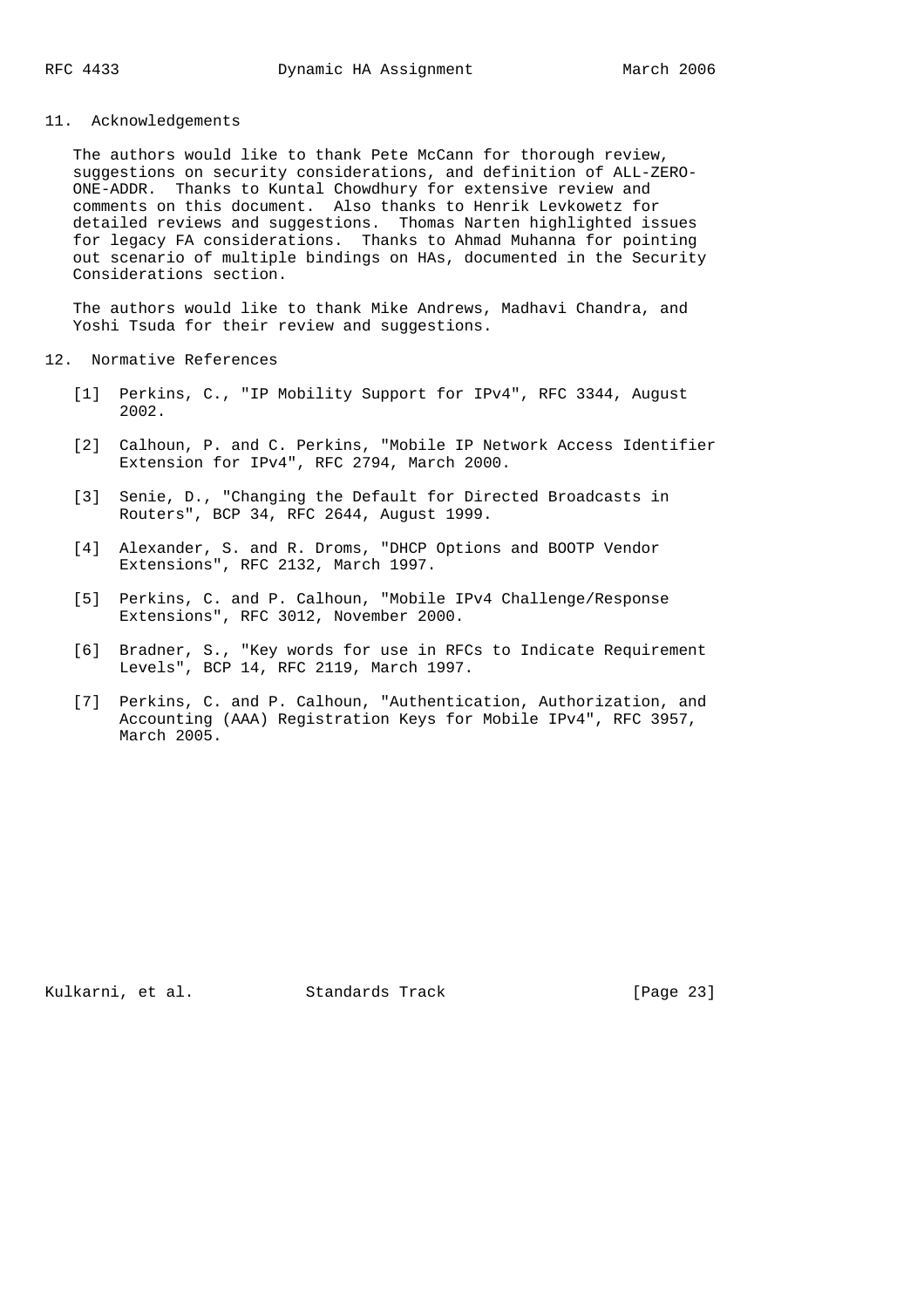Authors' Addresses

 Milind Kulkarni Cisco Systems Inc. 170 W. Tasman Drive, San Jose, CA 95134 USA Phone: +1 408-527-8382 EMail: mkulkarn@cisco.com Alpesh Patel Cisco Systems Inc. 170 W. Tasman Drive, San Jose, CA 95134 USA Phone: +1 408-853-9580 EMail: alpesh@cisco.com Kent Leung Cisco Systems Inc. 170 W. Tasman Drive, San Jose, CA 95134 USA Phone: +1 408-526-5030 EMail: kleung@cisco.com

Kulkarni, et al. Standards Track [Page 24]